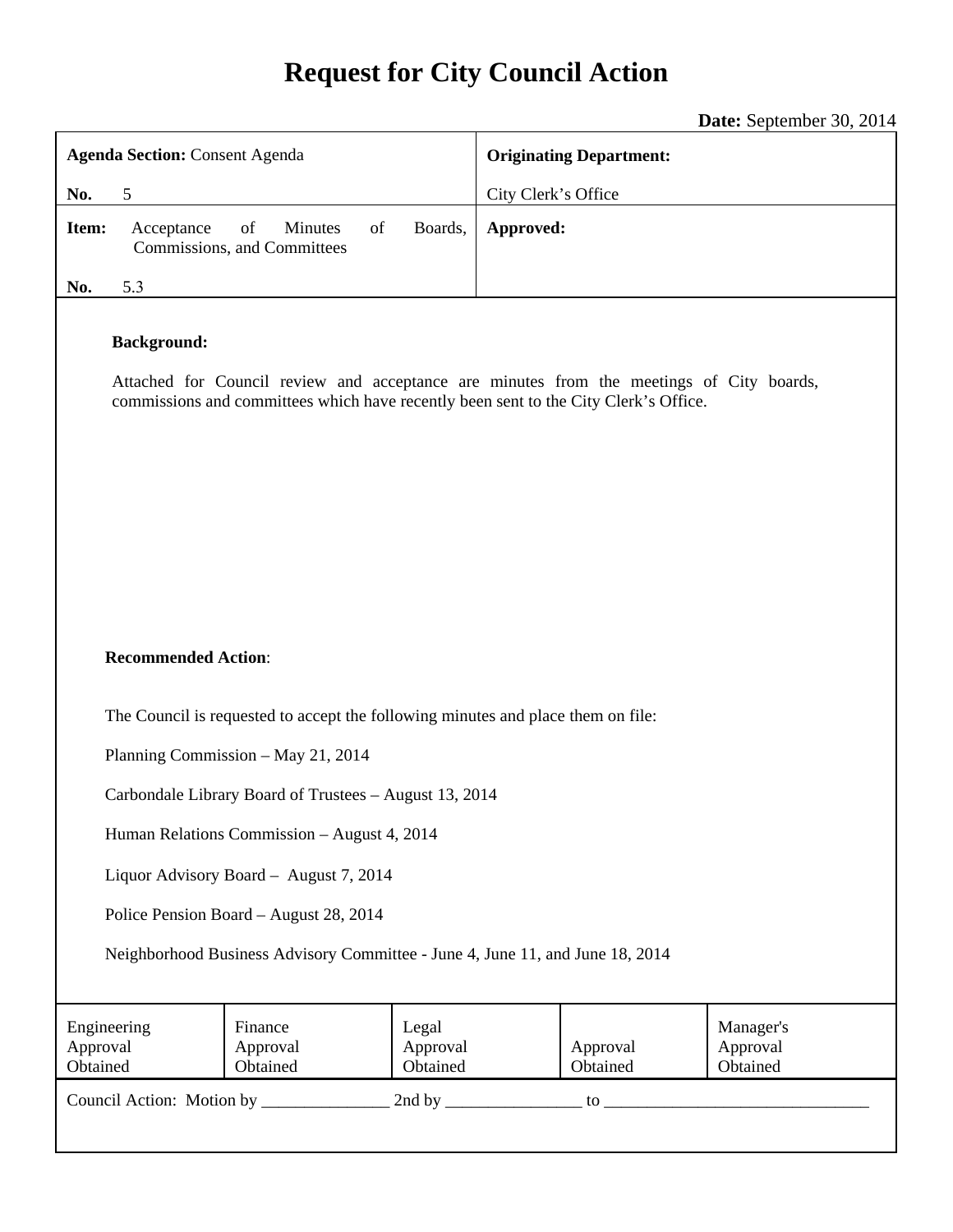## **MINUTES**



## **Carbondale Planning Commission Wednesday, May 21, 2014 Room 108, 6:30 p.m. City Hall/Civic Center**

Mr. Grant called the meeting to order at 6:30 p.m.

| <b>Members Present:</b> | Anz, Grant, Kang, Love, Lilly, Field<br>Bradshaw (ex-officio)   |
|-------------------------|-----------------------------------------------------------------|
|                         | <b>Members Absent:</b> Loos, Schachel, Barke (leave of absence) |
| <b>Staff Present:</b>   | Wallace, Taylor                                                 |

## **Approval of Minutes:**

Mr. Kang moved, seconded by Ms. Lilly, to approve the minutes of March 5, 2014. The motion to approve the minutes passed on a unanimous voice vote.

## **Report of Officers, Committees, Communications:**

None

## **Public Hearings:**

None

## **Old Business**

A. Discussion of the NB, Neighborhood Business, Text Amendment

Mr. Grant asked if anyone had any questions or recommendations.

Ms. Mary O'Hara stated she lives at 104 N Parrish Lane, and that she was here on behalf of Study Circles Neighborhood Action Group. Ms. O'Hara read a prepared statement about the Study Groups involvement on this matter.

Ms. Rachel Robinson who lives at 800 W Sycamore St., stated she was concerned about the warehouse at 413 N Oakland and the future use of this building. Ms. Robinson made some suggestions to implement standards for businesses moving into the neighborhood.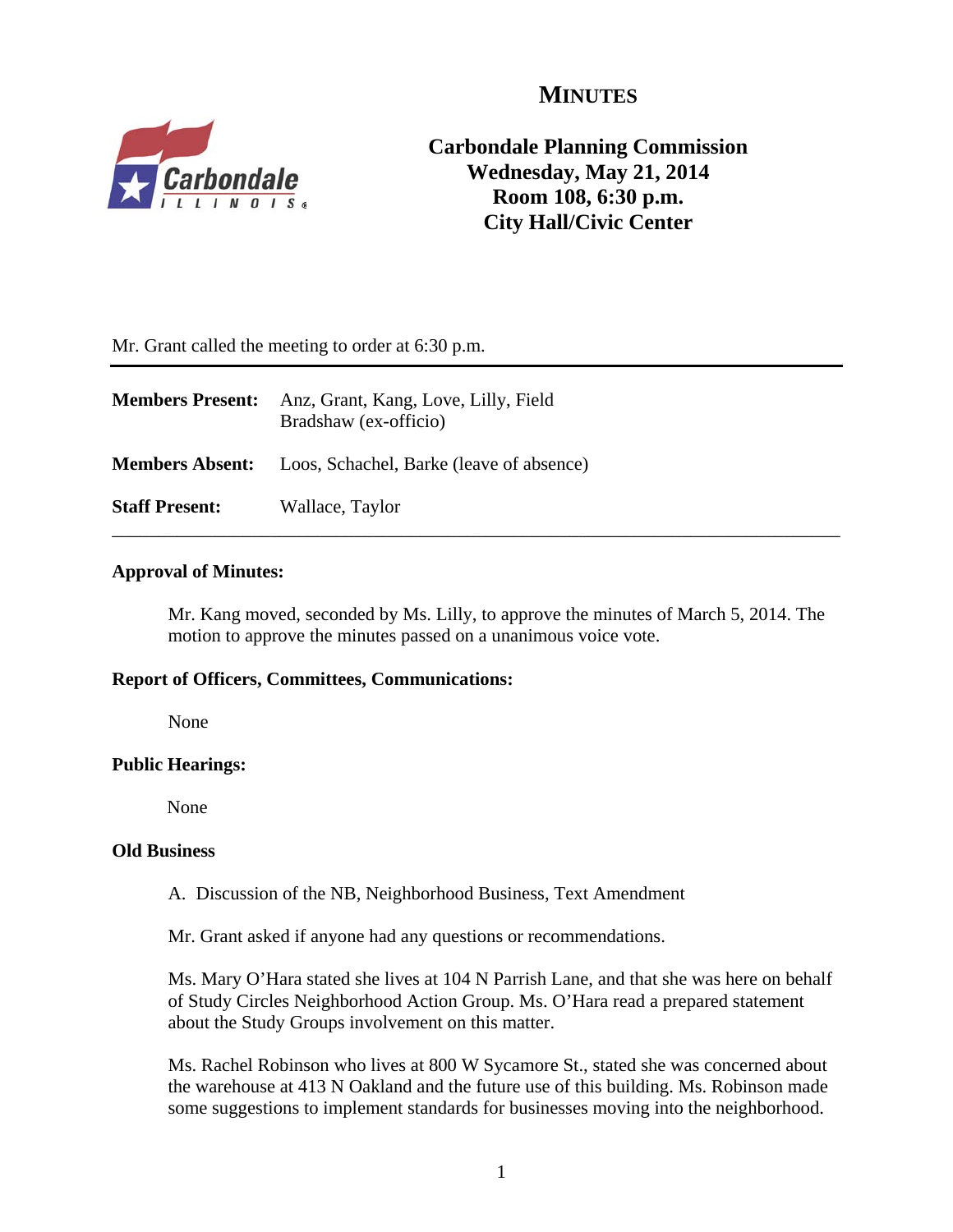Mr. Robinson, lives at 800 W Sycamore St., stated that he agrees with Ms. Robinson's suggestions.

Mr. Andy Wallace, owner of the Old Armory building, spoke briefly about his building and how he would like clarification on zoning. He spoke about some of the issues with his building and different uses that the building could be used for.

Mr. Grant spoke about the development and use of language for zoning.

Mr. Grant and Mr. Andy Wallace discussed various subjects about the Armory.

Ms. O'Hara suggested having a planned meeting to discuss ideas for the use of the Armory.

Mr. Grant suggested a committee meeting for more discussion about Neighborhood Business and use of the Armory

Mr. Wallace and Mr. Grant discussed a committee date and time

Mr. Robinson suggested looking at Paducah, KY and their neighborhood business plan for good ideas.

Ms. O'Hara suggested trying to get more stakeholders involved by possibly contacting the commerce or realty agencies.

Mr. Grant agreed with Ms. O'Hara and suggested a public announcement.

Mr. Kang led a brief discussion about the term grandfathering and frequent misuse of the term.

Mr. Grant confirmed the set time for the committee meeting will be June 4, 2014 at 6:00pm.

#### **New Business**

**A.** City Council Agendas of March 25, April 8, April 22, May 20, 2014.

Ms. Bradshaw reviewed the agendas as related to Planning Commission activities and other items of interest.

## **7. Adjournment**

Mr. Grant adjourned the meeting at 7:52 p.m.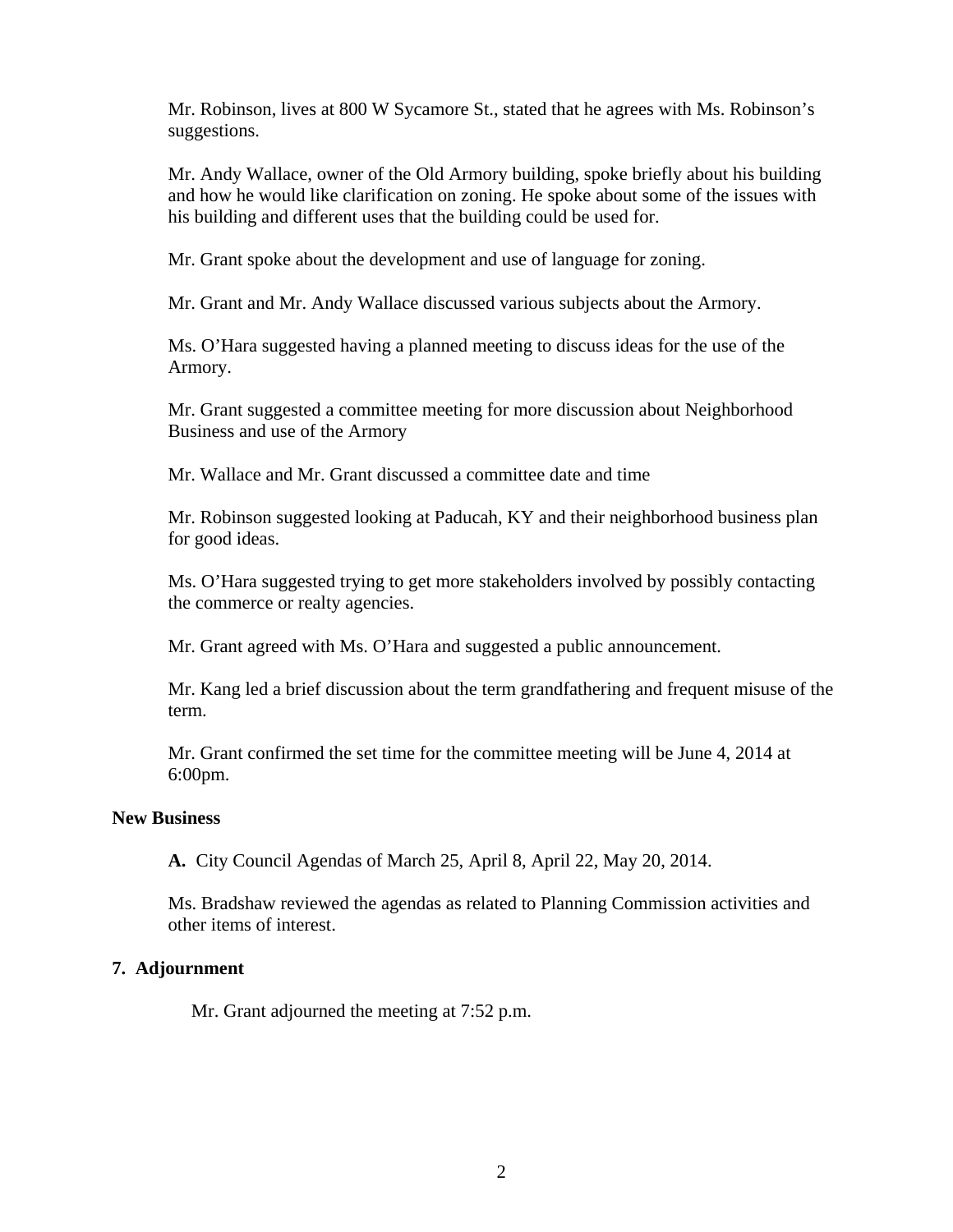## **Carbondale Public Library Board of Trustees**

Wednesday, August 13, 2014 Meeting Room 4:30 p.m. 405 West Main St.

## **MINUTES**

## **Call to order.**

The meeting was called to order at 4:30 p.m.

## **Roll call.**

Introductions, audience and visitors. Visitors are asked to introduce themselves at this time and present any issues they wish to discuss. Visitors wishing to address specific agenda items will be granted two to five minutes at the discretion of the President, not to exceed a total of twenty minutes. The Library Board may cut short any comments that are irrelevant, repetitious, or disruptive. (Id. at 1425-26).

## **Present.**

Philip Brown, President Barbara Levine, Vice President (2) Susan Tulis, Secretary Don Prosser, Treasurer Joyce Hayes (1) Sharifa Stewart (3) Harriet Simon (1)

## **Absent.**

Julian Pei (4 excused) Roland Person (1)

The number following the Trustee's name indicates the number of absences this fiscal year.

## **Staff present.**

Diana Brawley Sussman, Library Director Gwen Hall, Finance Manager

**Visitors present.** 

None.

## **President's report.**

1. Oaths of Office administered by the President to Sharifa Stewart, Harriet Simon, Barbara Levine.

## **Secretary's report.**

1. Approval of the July 9, 2014 minutes. Susan Tulis made a motion to approve minutes. Harriet Simon seconded. MOTION passed unanimously.

## **Correspondence and communications.**

1. Jackson County Clerk: Property tax rate calculated. Discussed rate changes over the past six years.

## **Financial report.**

1. Approval of bills payable up to and including bills due August 16, 2014 to September 15, 2014. Bills payable. Don Prosser made a motion to pay. Susan Tulis seconded. MOTION passed unanimously.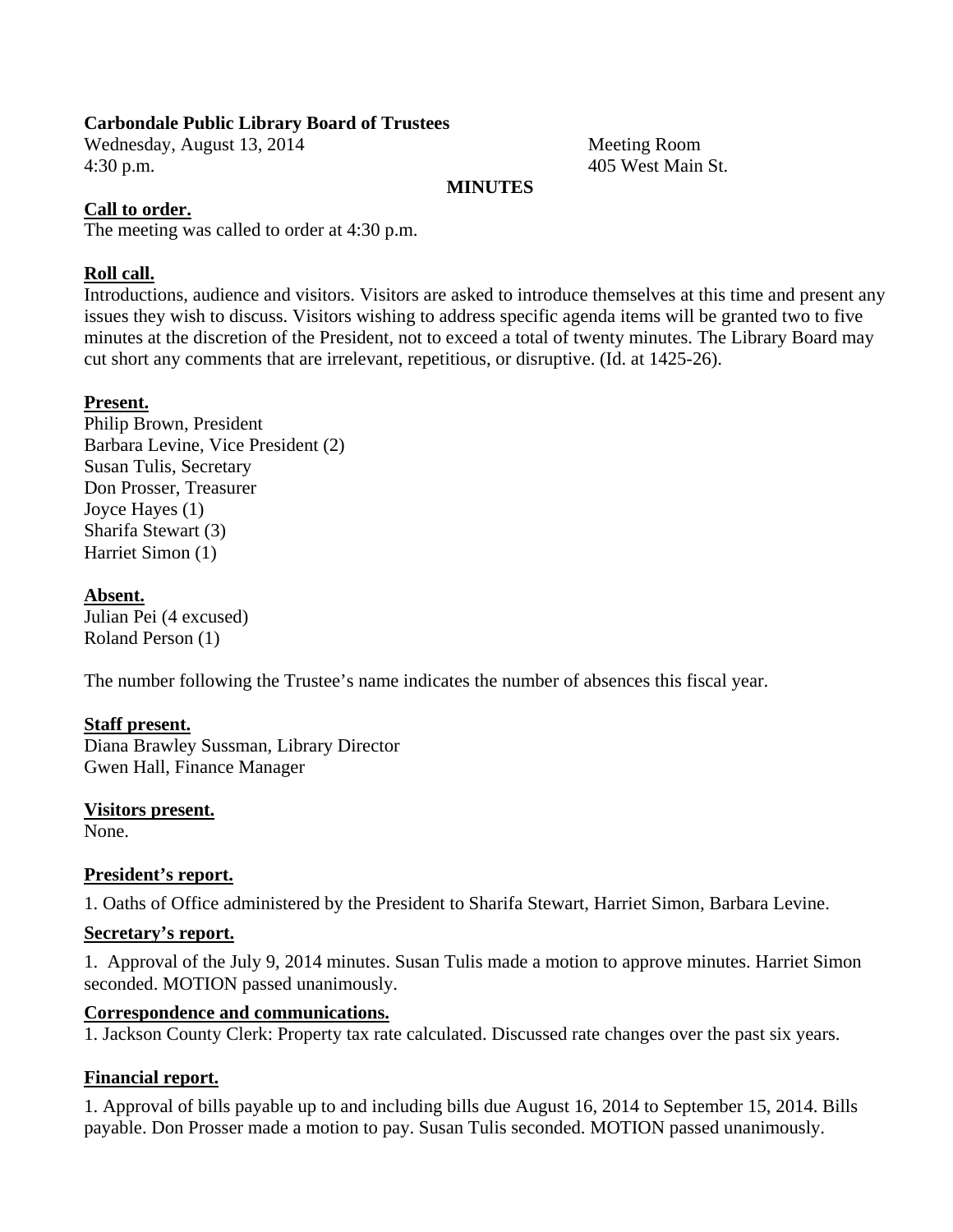2. Acceptance of the financial report for July 2014. Financial report: Gwen Hall explained that the annual audit necessitated a change in our recording of construction costs so the city can capitalize those expenses. All expenses associated with the Live & Learn Construction project were moved to budget line 501. Joyce Hayes made a motion to approve the financial report. Susan Tulis seconded. MOTION passed unanimously.

## **Librarian's report.**

1. Building and grounds maintenance and construction. None.

2. Insurance: Board discussion and decisions regarding changes in coverage.

Don Prosser made a motion to increase coverage on the Brush Building from actual value to replacement value. Susan Tulis seconded. MOTION passed unanimously.

Don Prosser made a motion to remove mine subsidence insurance from our policy. Joyce Hayes seconded. MOTION passed unanimously.

Philip Brown made a motion to table discussion of earthquake insurance. Susan Tulis seconded. MOTION passed unanimously.

Don Prosser made a motion to table the discussion of health insurance. Phil Brown seconded. MOTION passed unanimously.

The board decided to refer the question of bidding insurance to the insurance committee.

3. Energy provision: Board discussion and decision regarding provider contract with consideration to prices and green energy options. The board reviewed rates from multiple carriers as provided by energy broker Consumer Energy Solutions. Our contract expires January 30, 2015. Discussed the merits of 100% green energy (wind and solar). Don Prosser made a motion to go 100% green for three years. Philip Brown seconded. MOTION passed unanimously. Energy.Me offered the lowest green energy rates and will be the provider as of February 2015 with a 33 month contract.

4. Other. Discussed staff turnover, and recent outreach efforts.

Discussed new brochure and how to explain nonresident fees: "If you live outside of any Illinois library district YES YOU CAN get a library card! If you don't live inside any library's tax district, you don't pay property taxes to any public library. According to Illinois law, to get a library card you can purchase a nonresident card from your closest public library. The cost is calculated according to your rent (if you rent) or your property tax bill (if you own). You'll pay exactly what you would have paid in library taxes had your home been in the city limits. A nonresident card is good for one year. The annual payment covers cards for everyone in your household."

The brochure also explains: "The average reader checks out 41 books (movies & other items) per year worth \$934. Our biggest reader checks out 1,176 books/items per year worth \$26,789." Combined with value assessments for just a few of our library programs, the value of a library card ranges from \$1,784 - \$29,148 worth of library service per year, per individual.

## **Committee reports.**

Set dates for Personnel Committee to review the Director: August 27, 2014.

**Unfinished business.** 

None.

**New business.**  None.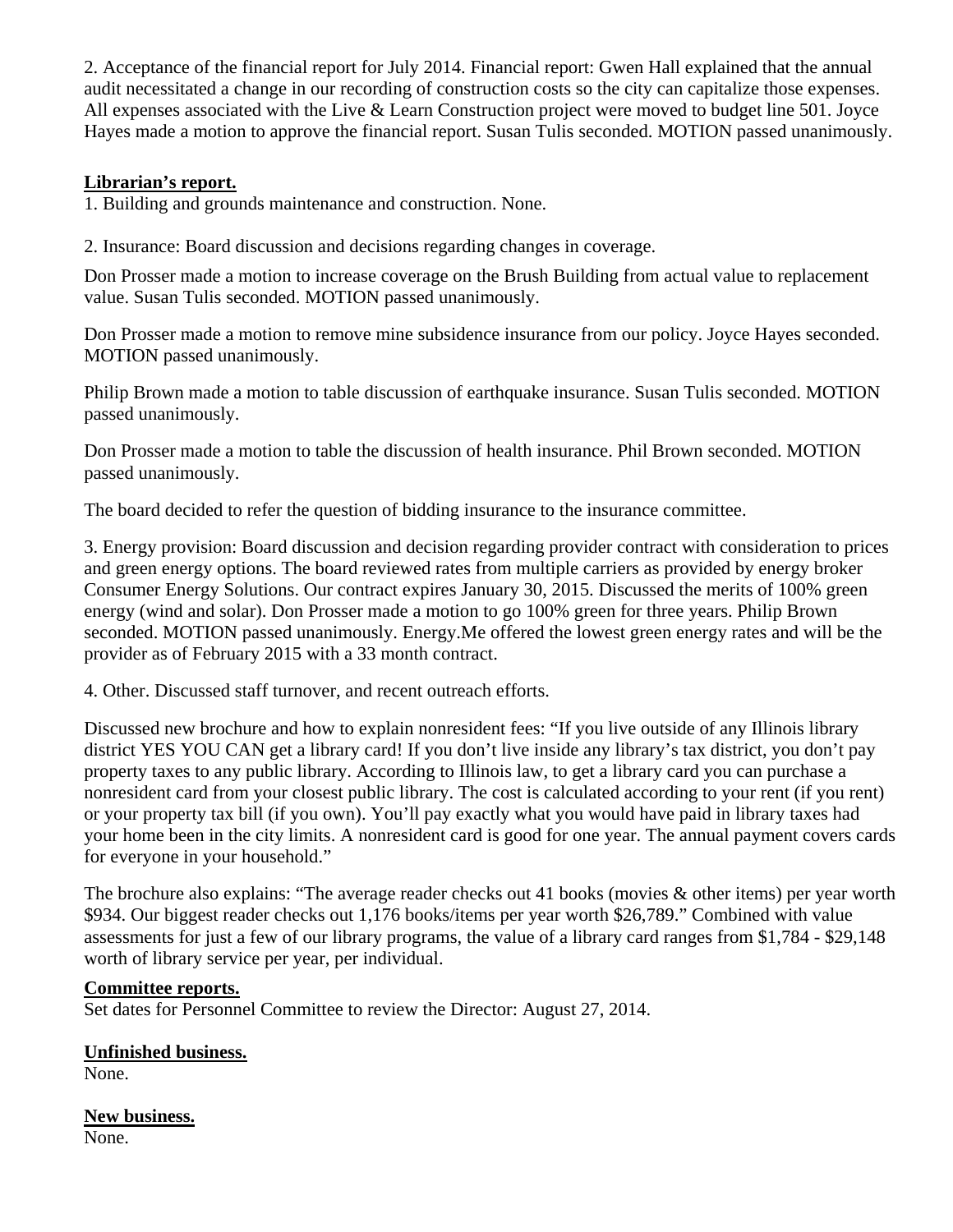## **Other.**

Harriet Simon discussed the upcoming author visit sponsored by the Friends, Sunday, August 24<sup>th</sup>. The Friends' Summer Book Sale will take place August 22-23.

## **Adjournment.**

Adjourned at 5:27pm

Next Board Meetings for 2014 (all in Public Library meeting room, 4:30 p.m.): September 10, October 8, November 12, December 10

## **Respectfully submitted:**

Susan Tulis, Secretary

**Prepared by:** Diana Brawley Sussman, Library Director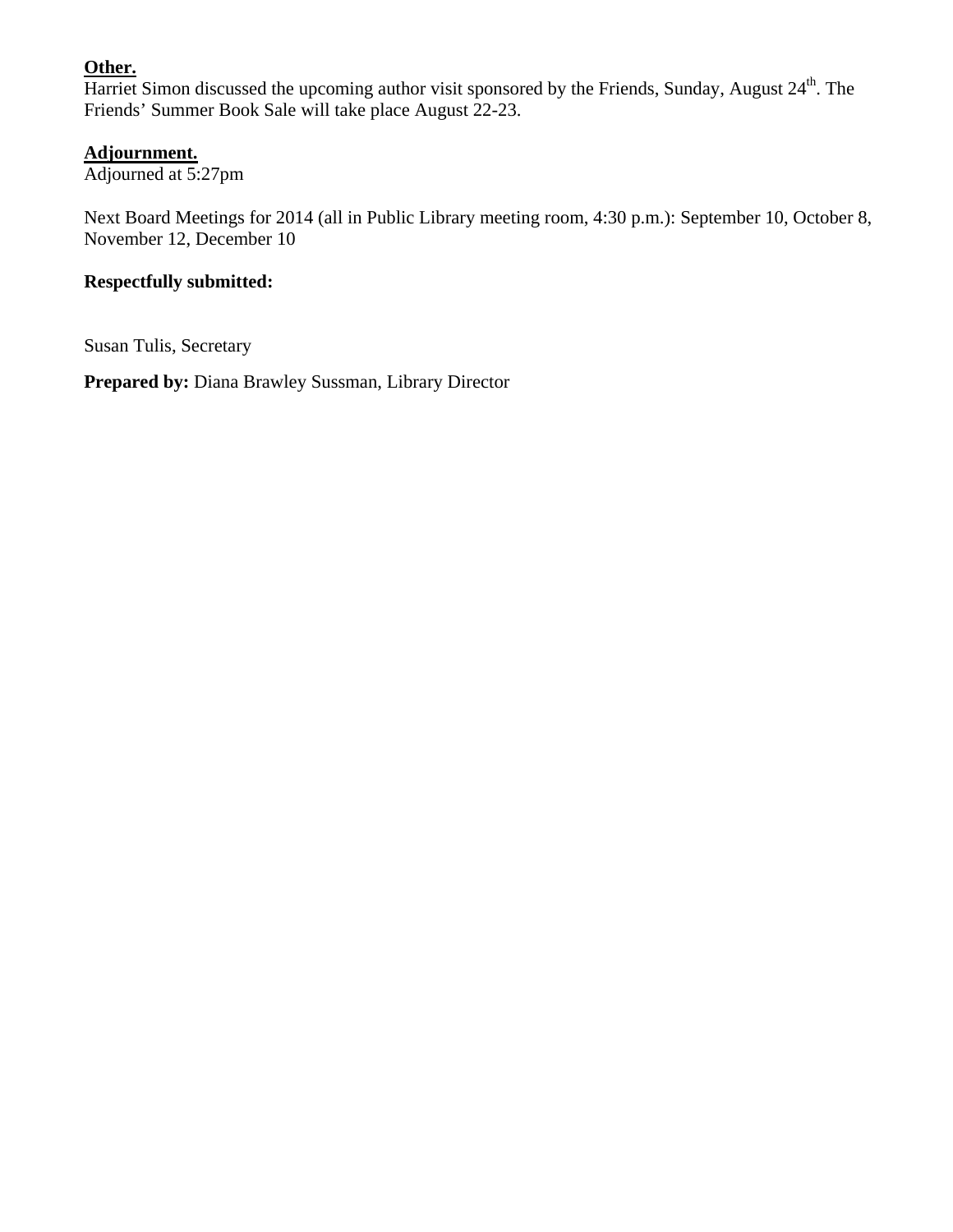

**Commissioners Present:** Joseph Brown, Peg Falcone, Jerrold Hennrich, Eric McMillan, Faith Miller, Karriem Shariati, Dora Weaver

**Commissioners Excused**:

**Commissioners Absent**: Lauren Bonner

**Study Circle Staff Present:** 

**Guests Present:** Brandon Newson, Elius Reed, Richard Sullivan

**Staff Present**: Deborah McCoy

## **Call to Order**

The meeting was called to order by Chair Hennrich at 6:30 p.m.

## **Minutes**

Motion was made by Commissioner Brown and seconded by Commissioner Shariati to approve the minutes of the July 7, 2014 meeting. Motion carried.

\_\_\_\_\_\_\_\_\_\_\_\_\_\_\_\_\_\_\_\_\_\_\_\_\_\_\_\_\_\_\_\_\_\_\_\_\_\_\_\_\_\_\_\_\_\_\_\_\_\_\_\_\_\_\_\_\_\_\_\_\_\_\_\_\_\_\_\_\_\_\_\_\_\_\_\_\_\_\_\_\_\_\_\_\_\_\_\_\_\_

## **Review of City Code Pertaining to the Human Relations Commission**

Chair Hennrich read the Declaration of Policy from Chapter 14 – Boards and Commissions, Article 1. Carbondale Human Relations Commission of the City of Carbondale City Code; Ordinance 2003-66 which established the Human Relations Commission (HRC). The Chair reviewed the composition, duties and functions of the HRC, and cooperation with civic groups and government agencies.

## **Announcements**

| August 7, 2014  | Social Justice Coalition Meeting – Church of the Good Shepherd, $7:00$ p.m. |
|-----------------|-----------------------------------------------------------------------------|
| August 21, 2014 | Parade – Downtown DuQuoin, 6:00 p.m.                                        |

## **Public Comments**

Mr. Sullivan spoke about his experience with staff and administrators of the City of Carbondale relating to a posting for grass on his Emerald Street rental property in July. Mr. Sullivan indicated that he had received a warning earlier in the year for high grass. Mr. Sullivan said he attempted to speak with the inspector, but he was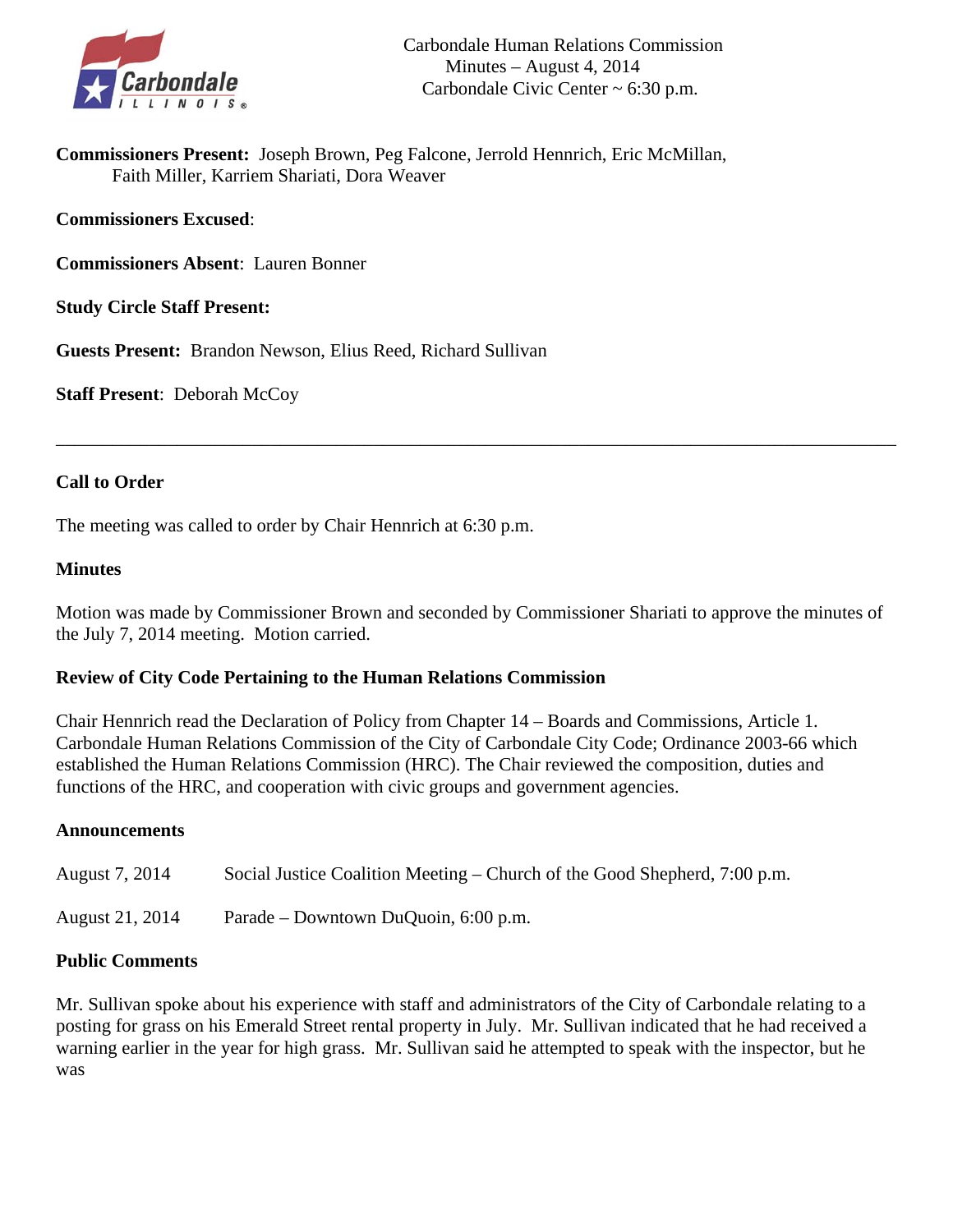HRC Meeting Notes – Page 2 August 4, 2014

not able to do so, and phoned Stephen Phillips, Neighborhood Inspector Supervisor. Mr. Sullivan stated that Mr. Phillips laughed when he explained the incident. The following day, Mr. Sullivan received an expedited citation that contained a court date. Mr. Sullivan visited the City Manager's Office and spoke with Mr. Baity's secretary as he was not available. Mr. Sullivan said that he felt the secretary was disrespectful and he expressed that to Mr. Baity in a phone call to which Mr. Baity defended her and indicated that that is the way business is done at the City. Mr. Sullivan spoke with Deborah McCoy who suggested he speak with the Human Relations Commission and the City Council.

Commissioner Falcone commented that the HRC is advisory to the City Council and needs to be more proactive with the Council, as well as with citizens. Commissioner Brown stated that the HRC probably should be more proactive with its Annual Report and start keeping a file of complaints and issues that are brought before the Commission. Commissioner McMillan stated that Mr. Sullivan's concerns should not be blown off, if things occurred as described. Commissioner Shariati indicated that he had an interesting experience with the City that speaks to the comment Mr. Sullivan said was stated by Mr. Baity defending his secretary for inappropriate behavior and inferring that it is okay because that's the way business is done by the City. Mr.Shariati said his personal computer was not working properly and he visited the City to see if he could use a computer to complete the required Open Meetings Act Training. He was advised by the office staff that it used to be a one person office and they usually don't provide computers to complete the training. Commissioner Shariati was given a keyboard where the characters were barely visible as it was worn out. Commissioner Shariati said it was a frustrating and discouraging experience.

Chair Hennrich shared comments from Mr. Karayiannis who has the liquior store across from Pinch Penny Pub. He presented a video of an interaction he had with the Carbondale Police Department about 11:30 p.m. a few weeks ago. A vehicle had parked in the driveway and about 10-15 minutes later, the police came and parked on the other side of the driveway and blocked access to his business for about two hours, and didn't arrest the person. After about an hour ,Mr. Karayiannis came out and had words with the police about blocking the drive. The police responded that there was nothing they could do because the guy pulled in and blocked the drive. He said he was threatened with mace. Commissioner Miller pointed out that access to his business was blocked for a long length of time. Mr. Karayiannis told Chair Hennrich that he would be filing a complaint with the Police Department and the City Manager's Office. Chair Hennrich stated that perhaps the Council will agree that the HRC be able to receive copies of complaints with the required information dedacted.

Chair Hennrich spoke with Jim Sinnot who owns the property on the corner of Wall and Grand and leases out the spaces. He was issued a citation (the City subsequently withdrew the citation after Mr. Sinnot secured an attorney) for people loitering on the sidewalk in front of the businesses. Mr. Sinnot asked if they had suggestions on how he can address the problem and they suggested he hire security and he could hire off-duty Carbondale Police Officers, which he did for \$55/hour. Commissioner Miller stated that she would like to know who is considered a loiterer. She commented that in some instances it appears that there could be better use of police time. Chair Hennrich stated that the Carbondale Police Department does not want to go onto this individual's business and start issuing citations for loitering and the like because the community would cry foul for racial profiling or racism. Instead, the police come after the business owner and indicate that it is private property and the owner's responsibility. Mr. Sinnot has had issues with people breaking bottles and people fighting and he cannot get the police to do much. It is almost as if the police are afraid they are going to be called racist because the individuals frequenting on Friday or Saturday evening happen to be African American. The Grand and Wall Street area is a pretty popular hot spot for young people. Commissioner Hennrich said more business owners are coming forward with their issues and concerns regarding the police. Commissioner Brown suggested that Mr. Sinnot and Mr. Karayiannis submit formal reports to the HRC by sending a written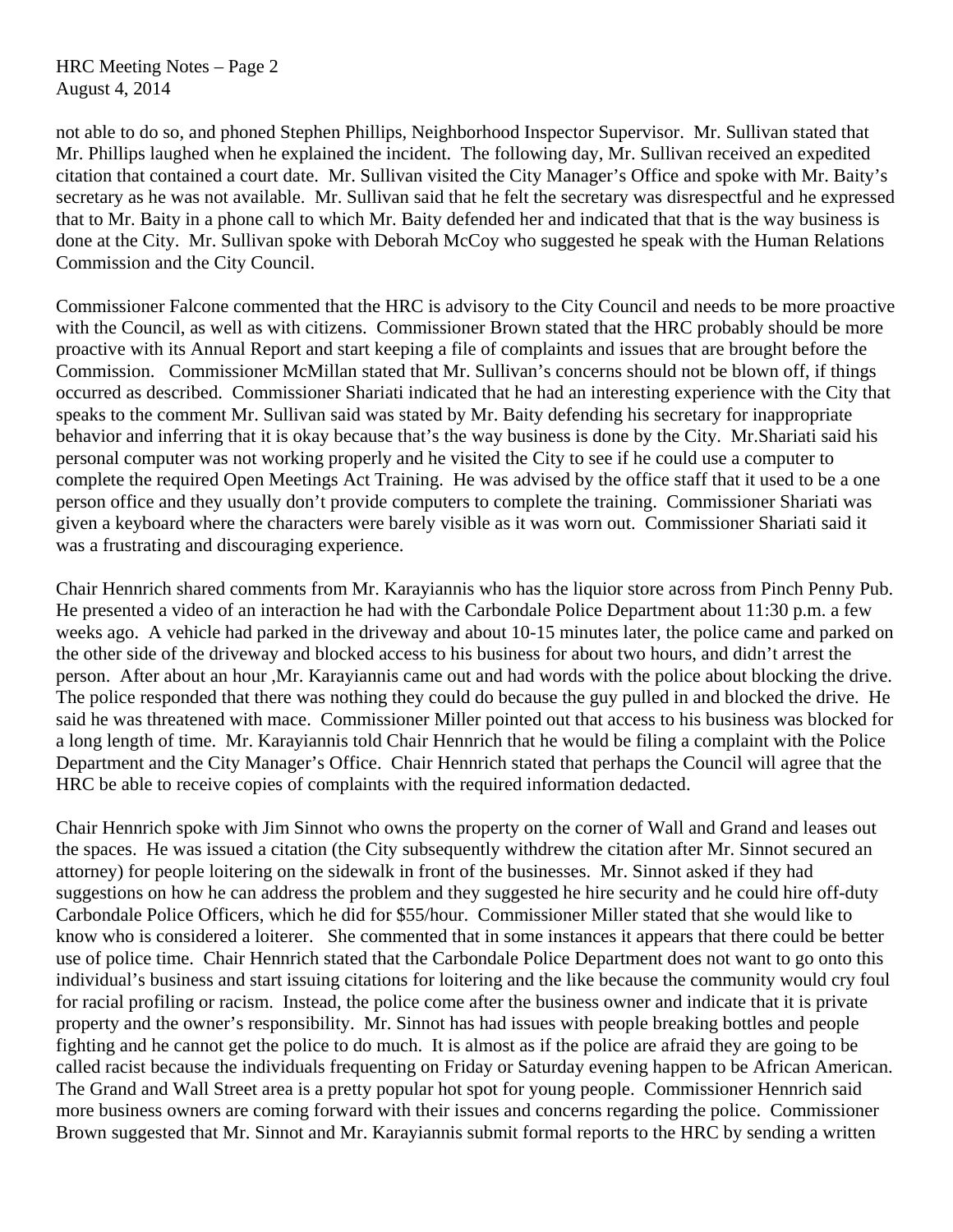HRC Meeting Notes - Page 3 August 4, 2014

report or appearing before the HRC so their concerns can be received.

Commissioner Falcone said a formal complaint could be filed against the police by Mr. Sinnot. She indicated that there should be something to qualify the statements that individuals are sharing, and filing a complaint would formalize things. Chair Hennrich stated that people do not feel comfortable about filing complaints and do not think anything will be resolved. Businesses do not think that filing a complaint will change anything.

Mr. Reed commented that Brightfields admitted it would get 30% in federal tax breaks, and that legislators are also working on state tax breaks. The City gets a \$1 million tax break, and the Mayor said any money that comes into the City will go towards City services, the Park District, etc.

Mr. Reed commented on SIU-C summer school enrollment and the projected increase in the 2014 fall freshmen enrollment.

Mr. Reed spoke with Pastor Gray who indicated he received a letter from the Carbondale Police Department and a call from Public Safety Director Todd Sigler saying his services were no longer needed.

## **Study Circles Report**

No report*.* 

## **Non-Violent Carbondale Project**

No report.

## **Old Business**

Law Enforcement Reports: Chair Hennrich commented that they were still inadequate. Commissioner Falcone indicated that she pulled out the data, but was uncomfortable sending the request without final approval from HRC. Commissioners agreed that the request should contain a statement that says, "we think complaints should be public information and are willing to meet with you to get our data in sync," and be forwarded by Commissioner Falcone to Mayor Monty, Councilwoman Bradshaw, and the City Manager.

## HRC Responsibilities, Role, Charges:

 Annual Report: Chair Hennrich commented that the Annual Report will be forwarded to the City Council.

Education Committee: No report. Members include Commissioners Miller (Chair), and Brown.

 Retreat: Comments were that the Retreat went well and the Commission would like to see it held annually in July.

## Community Discussions:

No report.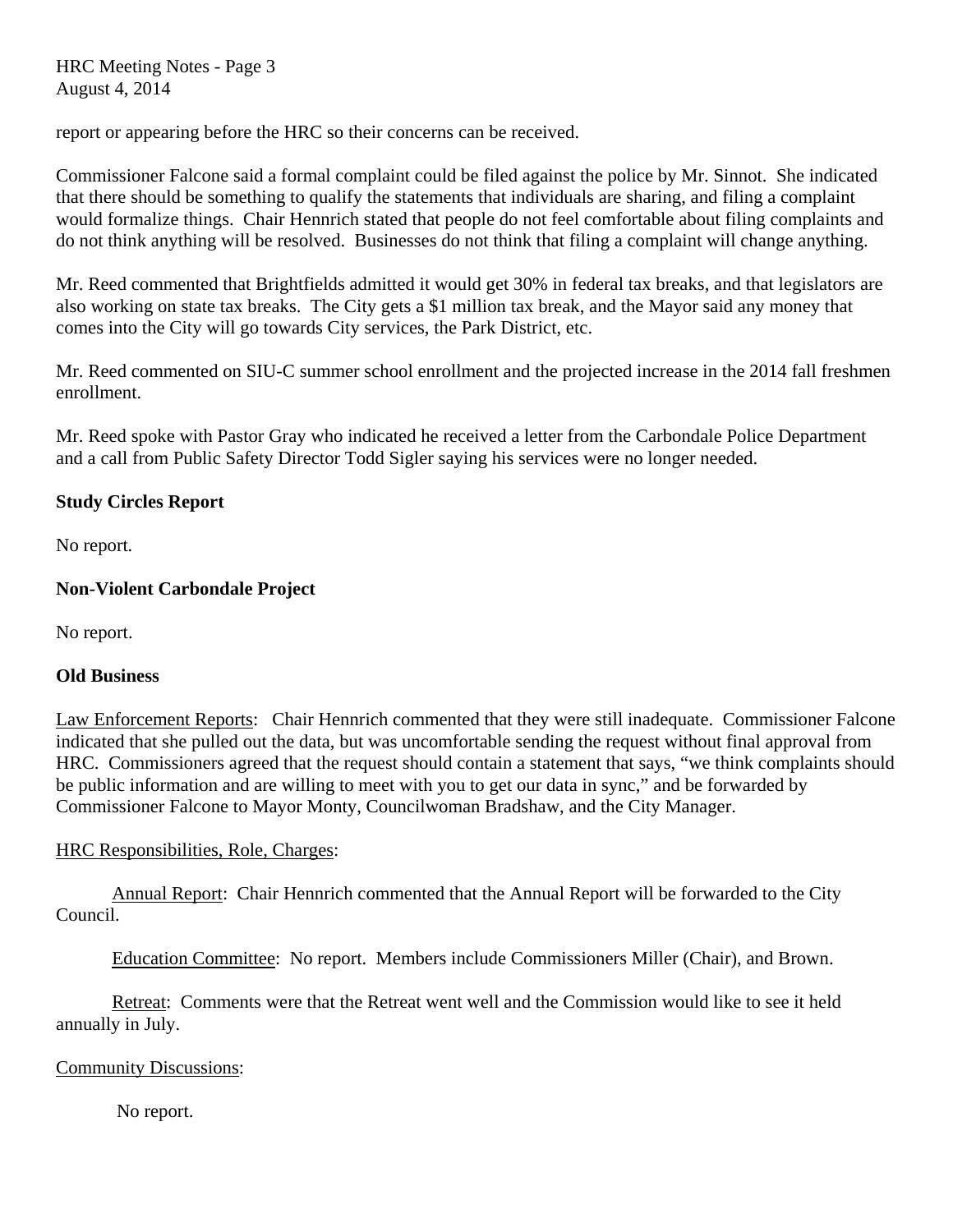HRC Meeting Notes - Page 4 August 4, 2014

Partnering for Social Justice: Next meeting is Thursday, August 7. Commissioner Shariati will attend.

## **New Business**

Restructuring of the agenda was discussed. The current agenda will be in place for the September meeting where discussion and action will taken.

**Next Meeting: September 8, 2014, 6:30 p.m**.

**Adjournment -** There being no further business, the meeting was adjourned.

Recorded by Deborah McCoy \_\_\_\_\_\_\_\_\_\_\_\_\_\_\_\_\_\_\_\_\_\_\_\_\_\_\_\_\_\_\_\_\_\_\_\_\_\_\_\_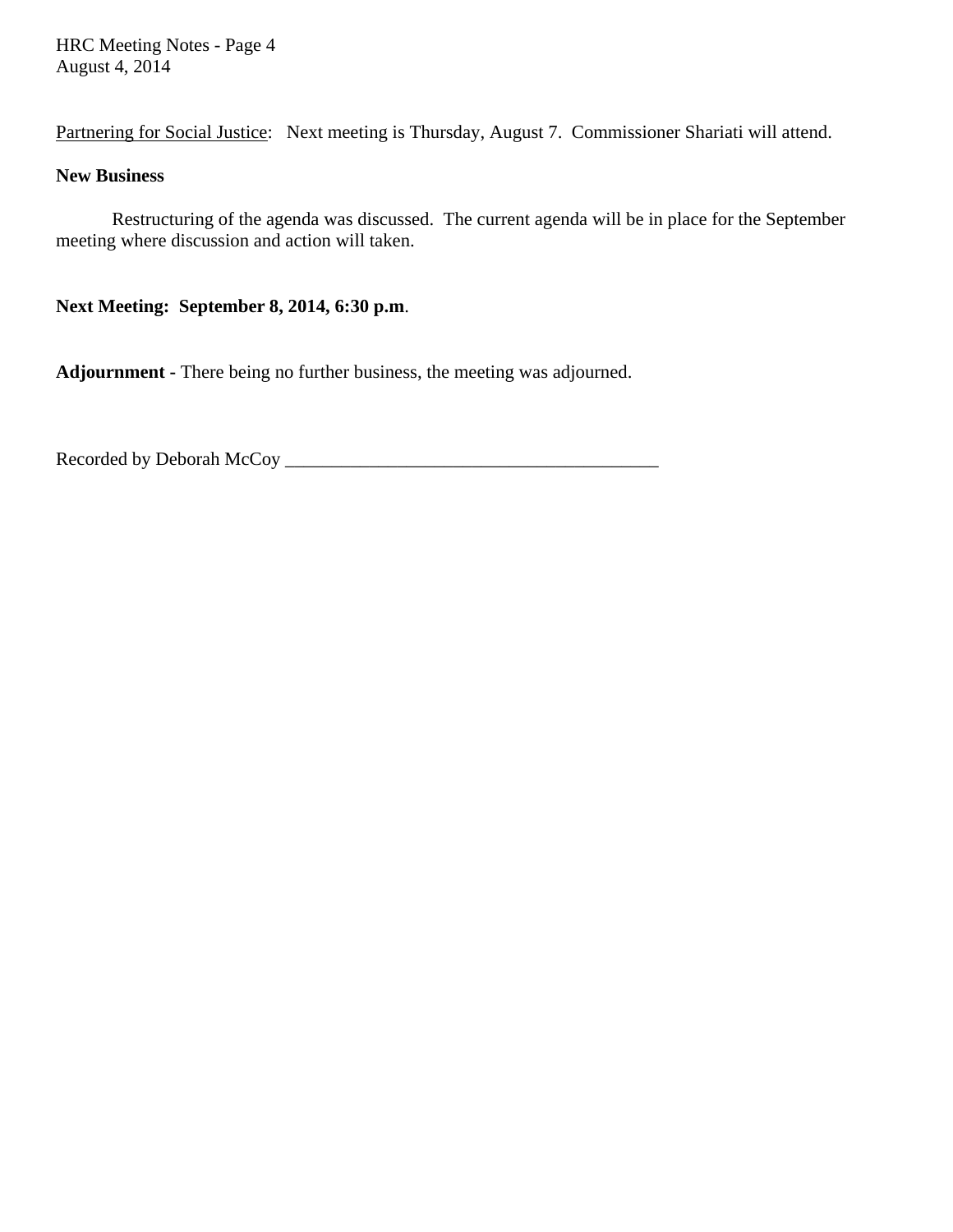

The City of Carbondale's Liquor Advisory Board held a meeting on Thursday, August 7, 2014, in Room 103 of the Carbondale Civic Center, 200 South Illinois Avenue. Chairman Robinson called the meeting to order at 5:30 p.m. with the following-named members of the Board present/absent:

#### **1. Roll Call**

Present: John Mills, Tasis Karayiannis, Mark Robinson, Joyce Webb, Steve Payne, and Emily Loehmer (Two Vacancies)

Absent: None

A quorum was available to take action on the agenda items. City Staff present for the meeting included City Clerk Jennifer Sorrell and Fire Inspector Tom Manis.

#### **2. Approval of Minutes**

J. Mills moved, E. Loehmer seconded, to approve the minutes from June 26, 2014. All voted aye. Motion declared carried.

#### **3. Election of Officers**

T. Karayiannis moved to nominate John Mills as Vice Chair, E. Loehmer seconded the nomination. All voted aye. Motion declared carried.

J. Mills moved to nominate Mark Robinson as Chair, T. Karayiannis seconded the nomination. All voted aye. Motion declared carried.

#### **4. Consideration of Fourth Quarter Reports from the Police Department, Fire Department, and Building and Neighborhood Services for License Year 2013-2014**

The Board reviewed the reports and remarked on the repairs needed. Fire Inspector Manis noted that the majority of the catalogued violations were minor, such as a need to replace a light bulb. M. Robinson remarked on citations being issued in businesses not typically appearing on the reports. T. Karayiannis asked what the police department does in the event that they receive multiple noise complaints from the same complainant and those complaints are determined to be unfounded. J. Webb asked how the Board would know if the health/safety violations had been fixed. T. Manis indicated that there is a column on the report which indicates the date of correction.

J. Mills moved, J. Webb seconded, to accept and file the fourth quarter reports. All voted aye. Motion declared carried.

#### **5. Continuation of Discussion Regarding Class A Liquor Licenses**

#### *Note from Clerk: Due to the lengthy discussion during this topic, which covered broader ground than the ultimate vote indicates, the following minutes are near-verbatim.*

M. Robinson: Currently you have to sell more than 50% of something other than liquor to be considered a restaurant, which has always seemed o.k. with us. Why is the Board looking at this?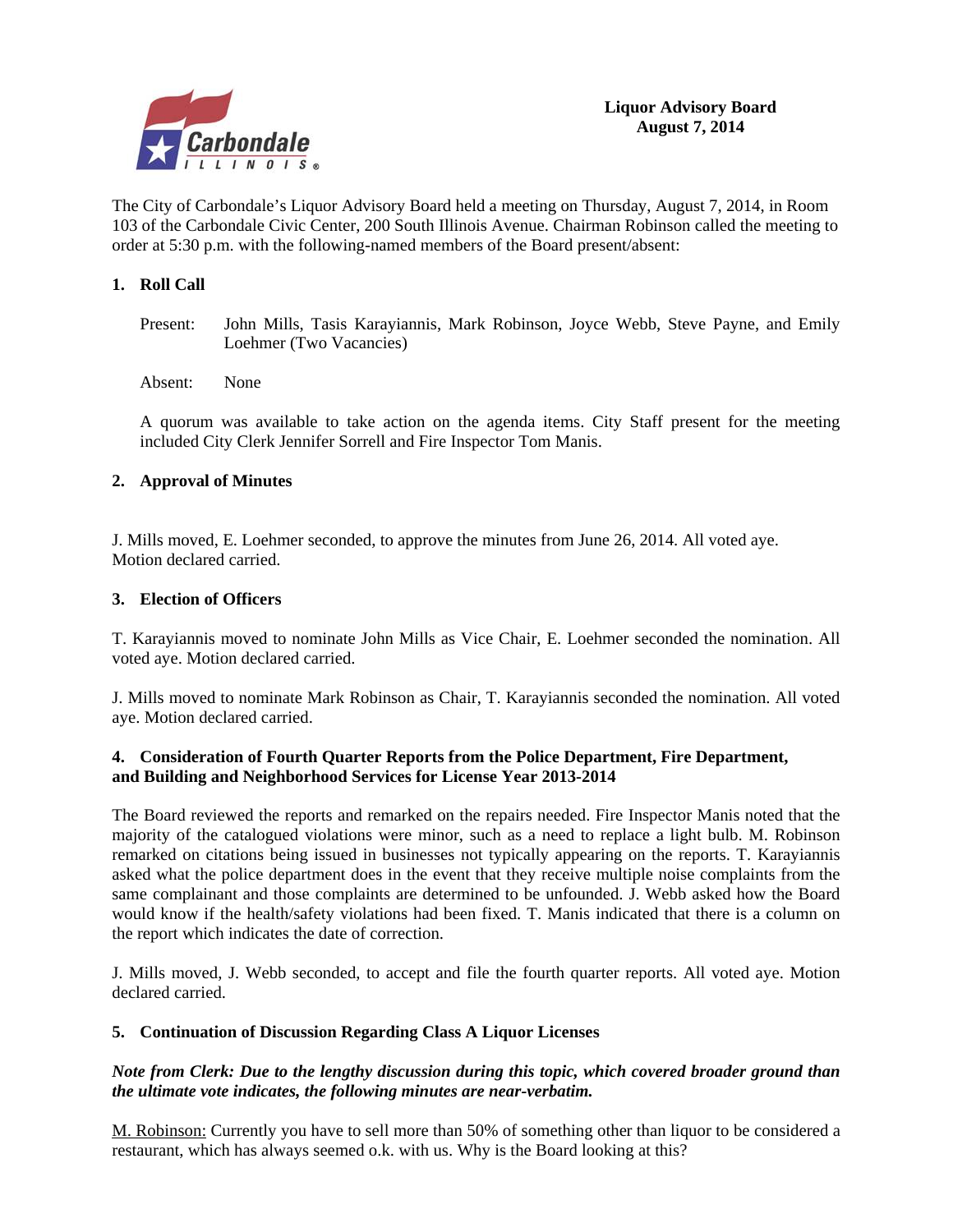J. Mills: The concern is that people may go into a restaurant and their bar bill is more than the dinner bill, but it is a legitimate restaurant and they have gone in to have a meal. You look at some of the towns that have no percentage, but have a definition of what a restaurant is and what a restaurant must provide – for me, I'm inclined to think that we don't need a percentage, also when you look at the fact that we don't really enforce that.

M. Robinson: We do enforce it. It comes pretty close at a couple of restaurants, Tres Hombres is one of them, but they always come in s than 51%. Now whether they have an accountant that can do that for them or whether or not someone –

J. Mills: I don't recall the last time we had somebody checked, but I don't think that is a general practice that we have. I've always thought that any good accountant or business can make it look like 51%, which is an arbitrary number. I think Champaign uses 40%, which is still an arbitrary number, but the intent is to keep someone wanting to open a bar from getting a liquor license for this. The requirements that other towns have for restaurants work quite well. I'm recommending that we don't have a requirement on percentage, but have requirements that ensure a restaurant isn't someone with a microwave – they have actual restaurant facilities. If we hear complaints from the community, fire department, or police, then those are the people that probably should be audited, either quarterly or upon re-application.

M. Robinson: For me I need a better argument than that, because we haven't had a problem with it. I understand your point that if you're buying expensive wine or drinks, but it seems to be more anecdotal rather than a real problem. We could be creating a problem, because there was a time when people were applying who were clearly opening a bar that wanted to become a restaurant because it was cheaper and you could keep it open on Halloween.

J. Mills offered Newell House or Global Gourmet, for purposes of an example that if they had 60% alcohol sales, would we pull their licenses even though they are clearly restaurants. M. Robinson asked if this has ever been an issue and J. Mills indicated that he did not believe so, but this request came from the Council. The Clerk indicated that this issue had been brought up by an applicant at a previous Liquor Commission meeting and noted that upon renewal of application, documentation is required according to the Code.

J. Mills: For sake of argument, let's say we have a restaurant that is running at 60% liquor sales and another restaurant notes that no one is being called on it and decides let's just change what we're doing. Illinois doesn't have happy hours, but they'll start running specials

M. Robinson: Which oddly enough would probably cause them to meet the 51% because they wouldn't be selling high end liquor [J. Mills – M. Robinson speaking over one another] I'm talking penny draft days –

J. Mills: If they're selling more alcohol, even if the numbers don't add up, is it a restaurant or a bar?

M. Robinson: It's clearly a restaurant if they're selling 51% food.

T. Karayiannis: I think that it is very rare that it can happen – that the liquor can be more. If you have a place, you decide what it's going to be. When I ran El Greco, because it could have become a bar quickly, we did not serve wine or beer unless somebody bought food.

J. Mills: I agree with Mark, I'm not just trying to prove a point – I can see this one way or the other and we wouldn't be having this conversation if Council hadn't wanted us to take a look at it. It doesn't mean we should change it, but I was surprised at the number of college communities with no percentage requirement.

T. Karayiannis [unclear] Some make it harder than us, some make it easier.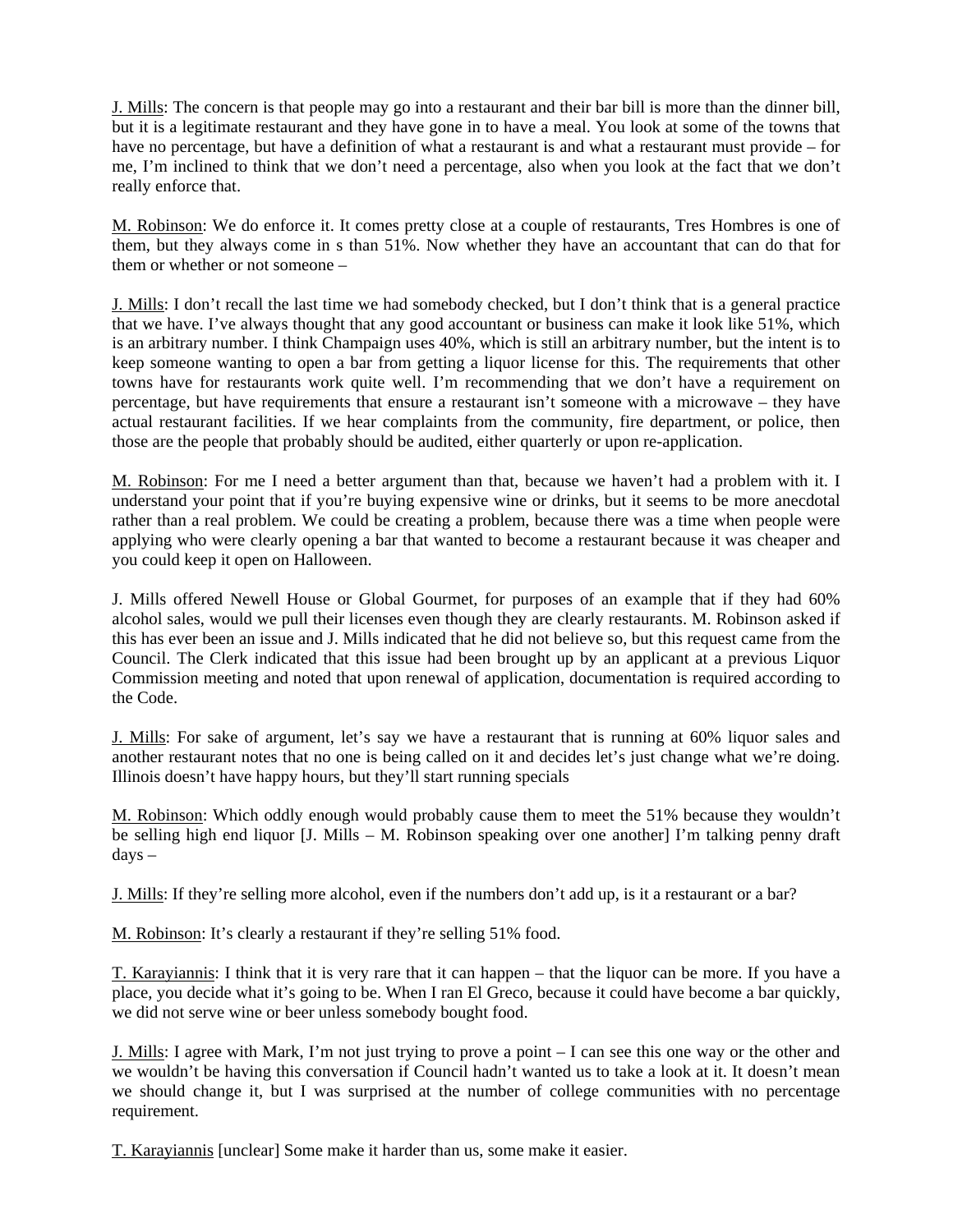J. Webb: I thought the Evanston explanation [unclear]

M. Robinson: (Read aloud the definition of restaurant and then referred to a former establishment) He claimed to be a restaurant – Roland Davis – he was there about two years and he claimed and was able to prove somehow 51% nonalcoholic. One day a friend went in and the guy had no food. [several speaking at once] Somehow this is irrelevant and I think if we leave it the way it is, we'll be happy with that. If a guy goes 52% on his liquor and comes before the Board, I have a feeling he's not really going to suffer for it.

S. Payne: You could leave it alone and just dump the caps, take the delta out of the pricing structure, you get a license, it costs money [M. Robinson: you could have a restaurant-like bar or bar-like restaurant] As long as there is an incentive to be a restaurant, which is cheaper –

M. Robinson: So you're saying the percentage isn't the issue, but the pricing structure [several speaking at once]

S. Payne: The pricing structure and caps on the bars have really created the conundrums that we have.

The Clerk noted that A2 licenses and B2 licenses have the same multiplier, 13.5, so the pricing should be the same, but the cap is only in place for B licenses.

S. Payne: Class B licenses are always where the problems are. We give the A licenses away and do we have a problem with them? No. Allow fluidity – let the market control itself.

J. Mills: You've lost me; you're saying remove the caps?

S. Payne: The caps are always the problem. There is no cap on As and we have no problems with them.

J. Mills: We have caps on Cs.

S. Payne: There's not a big problem there. There's not a big demand, it's the Bs where the demand comes from.

M. Robinson: The cap on the B licenses was instituted because of the problems we once had with so many people in the pool, none of them making any business, competed with crazy drink specials and it just encouraged bad drinking. The price war is what created the public hazard. That's why we put the cap on them because with fewer places to go, they could raise the price.

S. Payne: If I get an A license, can't I do the same thing?

M. Robinson: You can, but you're not designed to have people come in and be drunken stooges. [speaking over one another] that's not where people go to get drunk. When you see quarter speed rails and dollar or penny drafts, which is what we saw happening –

S. Payne: What year was that?

M. Robinson: This would be 80s, early 90s. Maybe I'm dating myself; I've been on this Board for so long the dates are fuzzy.

S. Payne: Was that a robust time in town?

M. Robinson: We in fact had a very robust time, but that kind of makes the problem worse because now you have fewer people competing for the same amount of liquor.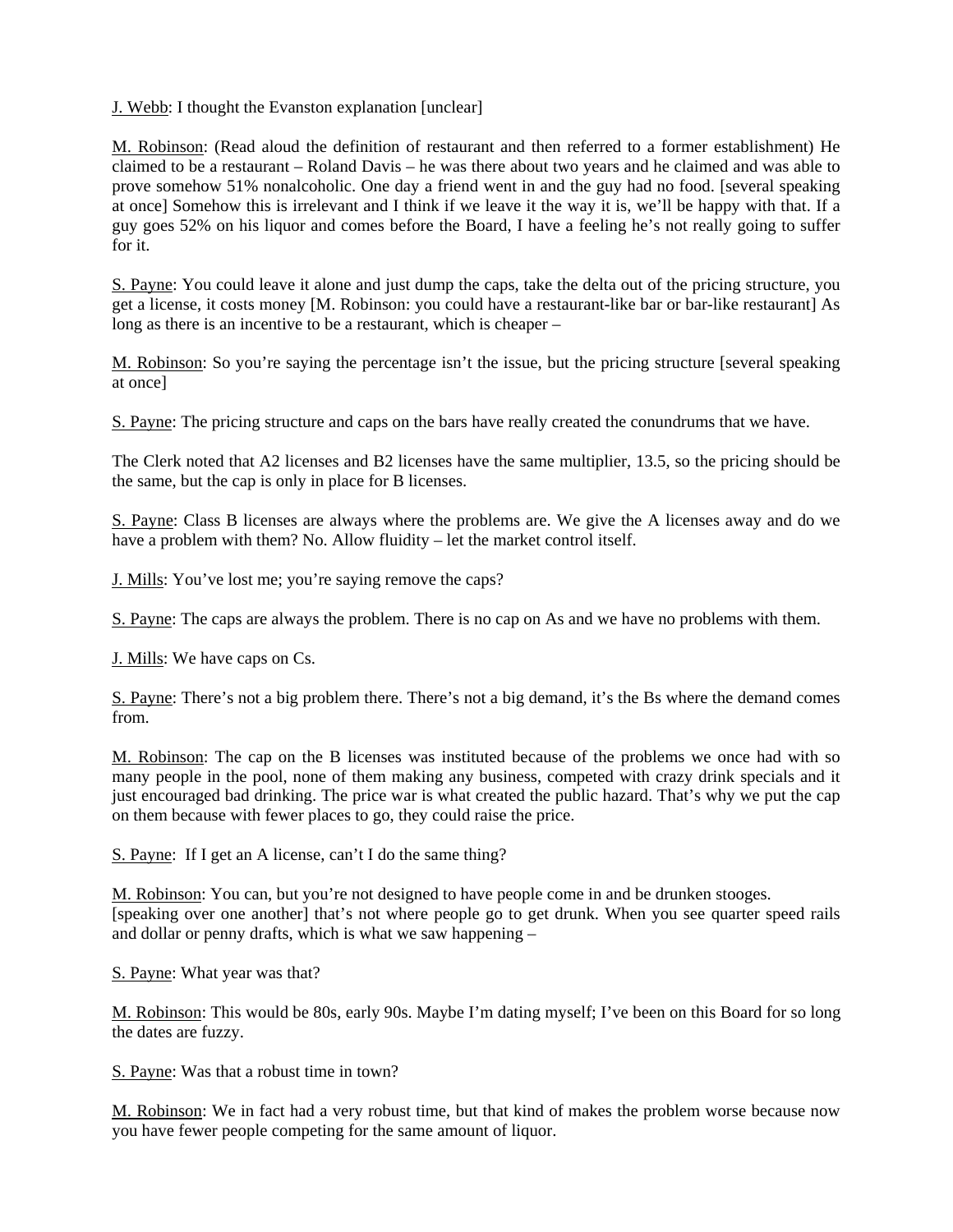S. Payne: The marketplace is totally different today.

M. Robinson: Once again, I'm not committed to any of these things, but to me I'd just as soon leave this alone.

J. Mills: Part of the thing was [speaking over one another] backing up to the restaurants, I can live with what you're suggesting which is staying as is, but it was sent to us to look at the possibility of change and when you start looking at that [unclear] they either have to have all this or the percentage, but I can live with leaving it as is. We haven't had a problem [unclear].

S. Payne: We've started a movement downtown with this new housing facility, according to the Mayor, to gentrify our downtown – a new life there. Who is going to be that new life? Young folks. Are we filling in the items that they're going to be looking for to upgrade that or we've got a ceiling right now where if somebody wanted to come in and put fresh capital down, we tell them no. Don't even come. We want your money, but under our terms.

J. Mills: We're not talking Class A [speaking over one another] S. Payne: No, I'm talking about Bs.

M. Robinson: We'll do that one next.

S. Payne: But they are really tied in. What is driving this is those folks came from Underground looking for a B license and this is where they're poking at it because there was no B license available. They're saying, hey give us some relief. We're trying to put money in here, we're trying to be honest with you, and you're asking us to tell a lie. That's not a good atmosphere. It's regressive to begin with.

J. Mills: Well, their problem would be solved if we raise – I don't know the number, but if we had the caps off on B and looked at it as an individual basis.

S. Payne: We've always been able to do that.

J. Mills: The Council has the ability to approve anybody regardless of classification [speaking over one another] what we're trying to do downtown, I've already heard, that some of these establishments wanting to go on the first floor of the new development are going to want at least beer and wine. Whether or not someone is going to want to open a lounge in there, I don't know that [ unclear ] at the same time, we're looking to try to redevelop a downtown and we're making a good start with this. So, what are we doing to encourage anyone else to come down and put in  $-$  it's going to have to be youth-oriented, student-oriented businesses and by having that cap on B licenses, you're not even going to give somebody a chance to get in the door. They may not get approved, they may not want them, it may not be a fitting place, but we're telling them right out front, don't even bother. Nobody wants a party school image, which we're still living on and that's so far in the past, it's absurd that people still think that. But the situation that we used to have on the Strip, with letting people close the street or do whatever when we had a large population, is now on Grand Avenue rather than being downtown. What's the right amount of B licenses? Maybe there isn't one, maybe you have to play that by ear. Once again, Council can do whatever they want to do as far as approving, not approving, or not renewing. I think that cap on B licenses should be [speaking over one another]

M. Robinson: So, how about this, once again I'm not committed to anything, I'm just throwing it out there, if you were to say, if you are a restaurant and you sell liquor by the glass, you have to have a cooked meal of some kind – a bag of chips does not a meal make. So if you're selling a burger, a pizza, what have you and a drink – I mean if these guys are selling a lot of Cristal or Dom Pérignon or something that makes the bill really go way up on the liquor, then that'd be one thing, but I'd have to say that the likelihood of people going over this percentage anyway is anecdotal, it's not really an issue, so if we're going to raise it to 40% of something other than liquor, it'd have to be [speaking over one another] yeah, that's the number that I saw, because if Champaign can do it –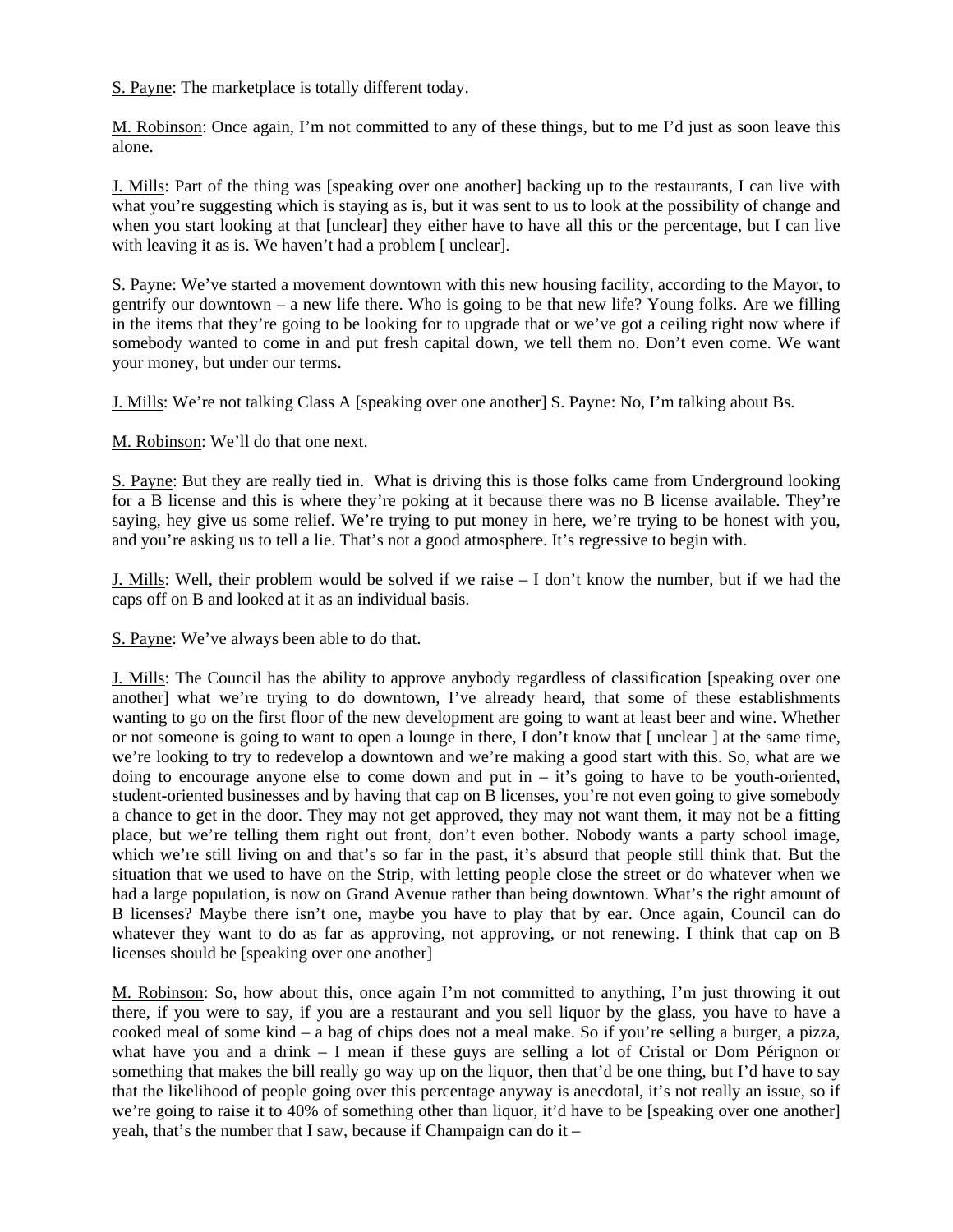S. Payne: It looks like a lot of these places got away from the percentage thing because of the bureaucracy it involves.

M. Robinson: But this has never been an issue –

S. Payne: I'm not disagreeing, but its there – it's just another one of those little walls - and what's the real value of it? What is it really doing for the liquor industry, for the safety of everyone, all up and down the line? Again, that becomes less moot when you allow the market to freely come in and out of the business. You don't have caps. You come in, you qualify, you have the standards, you have the background, you have whatever – you get the license and if you fail? God bless America.

J. Mills: I'm not really sure where you are, are you saying no percentage?

S. Payne: I like some of these other definitions you know, she pointed – the Evanston definition was pretty good. Very low bureaucratic barrier there – pretty simplistic to where you would not get involved with accountants and all kinds of other stuff. You could make him over there (referring to Fire Inspector) as he is going around and doing inspections and say here's your criteria, you meet it or don't. You're in – you're out, otherwise you have to go get another type of classification. Now you're a bar, here's what the bar license is going to cost you. You're going to be something anyway; it's going to cost you a little more money. It eliminates some of this bureaucracy. What we're doing is slowly putting ourselves out of business.

M. Robinson: I could go along with the Evanston definition, but I would want to put in there that a meal is a meal. It's not a carrot or a bag of Doritos. It's a meal that's gotta be cooked.

J. Webb: Well, that's what the Evanston –

M. Robinson: No. It says "a meal" it doesn't say what the meal has to be. You know, if I could make a meal out of –

J. Webb: Limited food service such as provided by lounges, luncheonettes, diners does not satisfy the requirement –

M. Robinson: Sure. If you serve a lot of meals and then a guy comes in and says I want to have my  $25\epsilon$ speed rails and a bag of chips that would also qualify as a meal under this definition.

J. Webb: No, it wouldn't. Not with the Evanston one.

M. Robinson: Yes, it would. If I was this guy's attorney –

J. Webb: You're talking about complete meals. [speaking over one another]

M. Robinson: It says here a restaurant …(repeats definition) where meals *are* served – which offers patrons completes meals – offers – including dinner, luncheon menu, ..(continues definition) If I say – to me – because I'm on an all pretzels and Doritos diet and I'm going to have  $25¢$  speed rails, in fact ten of them along with it, this is my meal.

[Speaking over one another]

J. Mills: Mark, we're doing the same thing right now. Someone can wander into one of the restaurants now, order an appetizer and sit and drink all afternoon.

S. Payne: It's not any different. You have the door open as it is.

[long pause]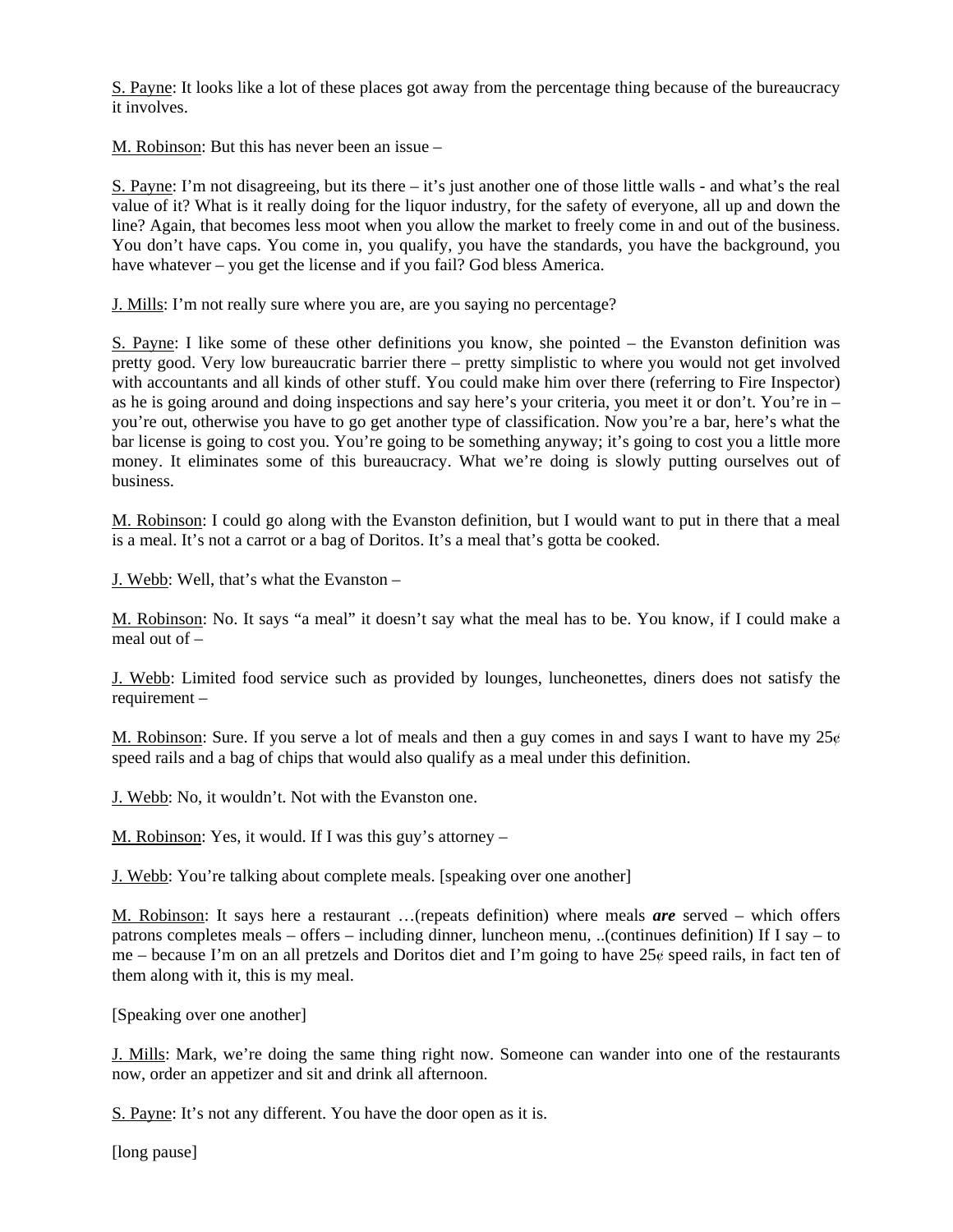M. Robinson: So, what do you want to do? I think we're just working ourselves into a bind here.

T. Karayiannis: You know, I realize what we're doing is not perfect, but you look at the other towns and they give you this and they take that. So many things – different classifications, I'm not saying it's easier what they are doing. I don't know, I understand your point with the free markets and all that, but to me that's a different story. Liquor is not a free market. When they tell you who you can buy it from, who you can sell to, who can work for you, what hours you can be open, that's no free market. Period. It's not a pizza place. It's not a shoe store. It's a different business altogether. Typically, people that say that are not in the business, they don't understand what it is, because they work for an entity that has nothing to do with it and they come here and say, oh yeah, you should open it up so there's plenty of competition there. But they're the ones that are not competing, but they'd like everyone else to compete. Personally, I think that what we have now, it's not perfect, but I don't see any other one that's perfect.

S. Payne: The ones- this is just my mental overview – that have made it easier, have priced things accordingly. It costs you more. The privilege tax of liquor is a higher cost. We're fairly cheap in all reality, relative to a number of these.

J. Mills: You're not suggesting raising the price of the licenses?

S. Payne: No, not all. That would be an option when you're saying I'm disincenting [sic] a guy going after an A license versus a B license, but I can do the same thing if the delta was not real wide there – what's the difference? You're just trying to classify what it is with the offerings that are going, unless you want to start trimming down your classifications altogether – you're in the liquor business, you're not in the liquor business. That's difficult for folks to get their arms around when you've been buried in bureaucracy for so long, that you'd say Wow, here's a clean slate.

J. Mills: We're kind of chasing our tails here.

S. Payne: Well, like I say, that original request, when I talked to those folks, it was the same way, it was – it all comes down to caps, it keeps coming back to caps.

J. Mills: But not caps on A.

S. Payne: We don't have caps on As, that's what I'm saying. That's the whole point; we don't have any problem there. But with the definitions on what A is, it's creating that potential conundrum to be in the liquor business or to lie, one way or another.

J. Mills: Based on what's going on back and forth, on one hand, I'm kind of inclined to leave the present situation with As, as far as percentage alone. Leave it at 51% and not raise the price or anything of that nature and we probably need more input on dropping the caps, one of the suggestions on the blue sheet, we probably need is public input.

M. Robinson: That's a circular argument, too. I can see that coming.

J. Mills: It's either going to be at our level or the Council's level.

S. Payne: Some of my basis, we've taken as a community the philosophy to try to redevelop the downtown and put another narrow path of what redevelopment is and not try to fool ourselves as to who that development is still going to be entertaining and pretend that it's not going to happen. So we've got this cap issue, we want redevelopment going on, we want new and vibrant things to come in for the population as a draw, but we're not going to be able to.

J. Mills: That's one of the things, if we're going to appeal to more students coming in. Students want to go to a place where they can have fun [unclear], but they have to have more things that they can do, more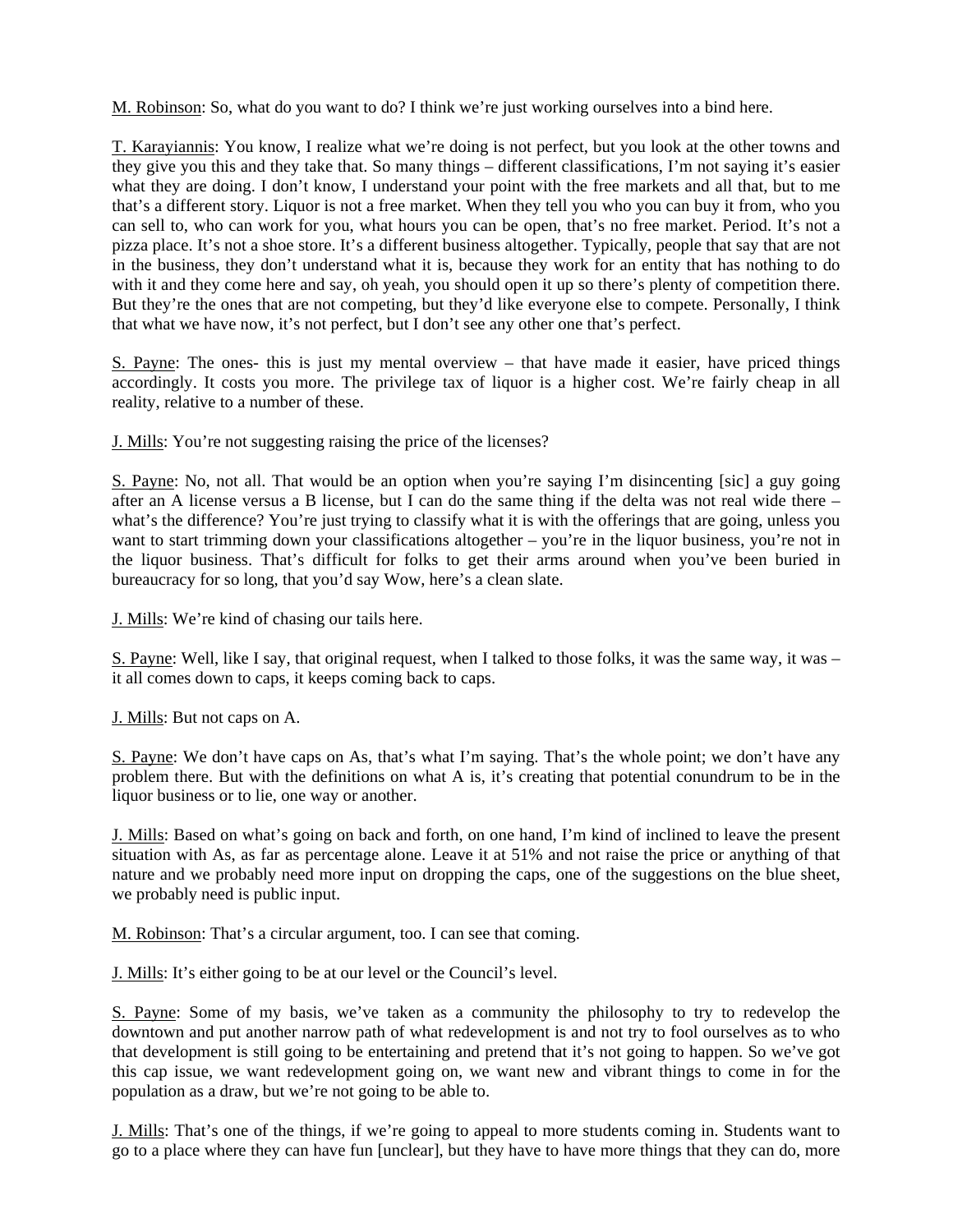places to entertain them. It is – a lot of things can happen downtown, and hopefully all good – but it is depressing to drive through downtown Carbondale on a Friday or Saturday night, no lights, no people, there's no nothing.

T. Karayiannis: But why [unclear]

J. Mills: We did it to ourselves [speaking over one another]

T. Karayiannis: You don't have the kids –

J. Mills: We're hoping that something that's going to be changing over time –

T. Karayiannis: That's fine, but also the kids have cars. They don't stay there; they can go wherever they want to go. They're living a different life now. And if you go out to the bars, they're empty until about 11:00 and they'll come out from then until 2:00. I don't care how many bars you're going to open up – that's not how it is today. It is different than what it used to be. It's not the same thing.

J. Mills: I agree with you, but there's also room to say that there is going to be change in the future.

T. Karayiannis: I hope so, but I don't think a license is going to do it, or two, or ten. When bars closed downtown all these years, they closed because they have no customers.

[speaking over one another]

S. Payne: We crammed the downtown down, we boxed it in. We did Halloween Ordinances on here, we monstratized[sic] being downtown-

T. Karayiannis: No, I mean, the Halloween, the City decided it was too dangerous, right? But the rest of the stuff you're talking about, I don't know what you're saying.

J. Mills: Even if we take the cap off, or Council does, we don't know that we're going to get a lot of [unclear] –

[speaking over one another]

S. Payne: The market is much different today than it was ten years ago.

J. Mills: But like Steve's been- and I agree with him, we've been very unfriendly for people that want to come in and we're still getting that image. We're all sick of the image, I think, but if we still perceive it  $$ that we're hanging on to the ghost of Halloweens past [unclear]

S. Payne: We're bleeding under that philosophy. This is just a tentacle of that whole deal, but it is part of that dilemma, that picture on here that is creating that big image that we're not a friendly place to go. Don't bring your money, your business, here it's a pain in the butt. When the kids see that image here, they're not stupid; they don't want to come down here either. I wish it was for pure study.

M. Robinson: Now that we're a major research institution. Alright now, so, let's come to some sort of agreement on this. Do we want to change it or do we want to leave it alone?

[Multiple speaking all at once]

E. Loehmer: What's the point of having it, if we're not going to follow it? By saying that it has not been a problem before, it's like saying if it works now, why change it and then what are you going to do when it's a huge issue?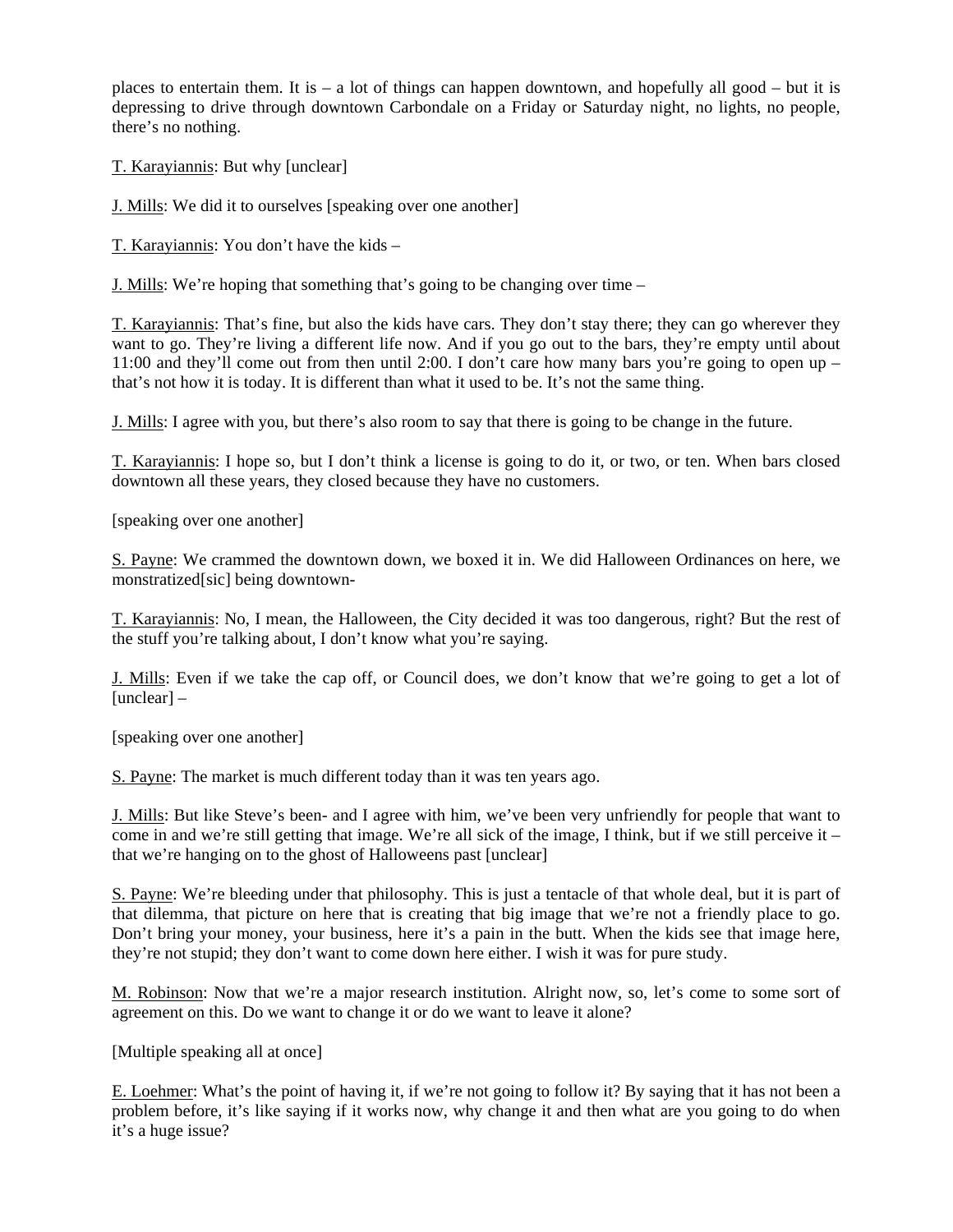M. Robinson: Because the likelihood of a huge issue –

E. Loehmer: Yeah, but that's not a good argument for not changing it. That's like, I don't think anything's going to happen, so let's just leave it alone – I don't think that's a good enough argument to not change it.

M. Robinson: So what would you recommend if there was a change?

E. Loehmer: Just going by the conversations and comparing it to other municipalities, you would reduce  $it -$ 

J. Webb: To what, 40?

E. Loehmer: I think any number you pick is going to be arbitrary, but if you pick a number then stand by it and demand people follow it or don't pick a number at all because we're not even following it ourselves. The business that was concerned about it, we're essentially asking them to lie by saying we're probably not going to fine you if we think you're a legitimate restaurant. So, if we're going to have a Code and say if someone has 52%, we won't really mind, then that is not a Code you would want to back.

M. Robinson: So, now we have one for changing from 51% to 40 if for no other reason than people don't have to lie so much on their application...which is not an unreasonable thing to ask. It would be easy enough to white-out 51 and put in 40 without changing anything significantly.

S. Payne: That's a trade-off and that's what it is going to end up being at Council at some point in time,  $so -$ 

[speaking over one another]

**MOTION:** E. Loehmer moved to recommend reducing the minimum food and nonalcoholic beverage percentage for restaurant liquor licenses from 51% to 40%, J. Webb seconded the motion. **VOTE:** All voted aye. Motion declared carried.

The Clerk asked if the Board wanted to discuss the matter of "sufficient documentation," noting that the Code, as currently written, requires applicants to provide with the application for renewal "sufficient documentation" of meeting the minimum food and nonalcoholic beverage percentage.

M. Robinson: My recommendation is to leave that in there, because if we want to audit someone, I think we ought to be able to audit someone. Now we've really lowered the bar to where about anybody can be a restaurant.

J. Mills: Yeah.

M. Robinson: If we take it down to 40% food, I think we should still be able to document that they are still a restaurant.

S. Payne: I agree with you, if you're going to keep the percentage, then you need to keep that in there.

#### **6. Discussion Regarding the Cap on Liquor Licenses**

J. Webb asked how many B licenses are out currently and M. Robinson responded that there are 16.

M. Robinson noted that there have been times when spare bar licenses have been available and that the cap has been as high as 18.

J. Mills indicated this matter was something he brought up and the Clerk indicated that the Commission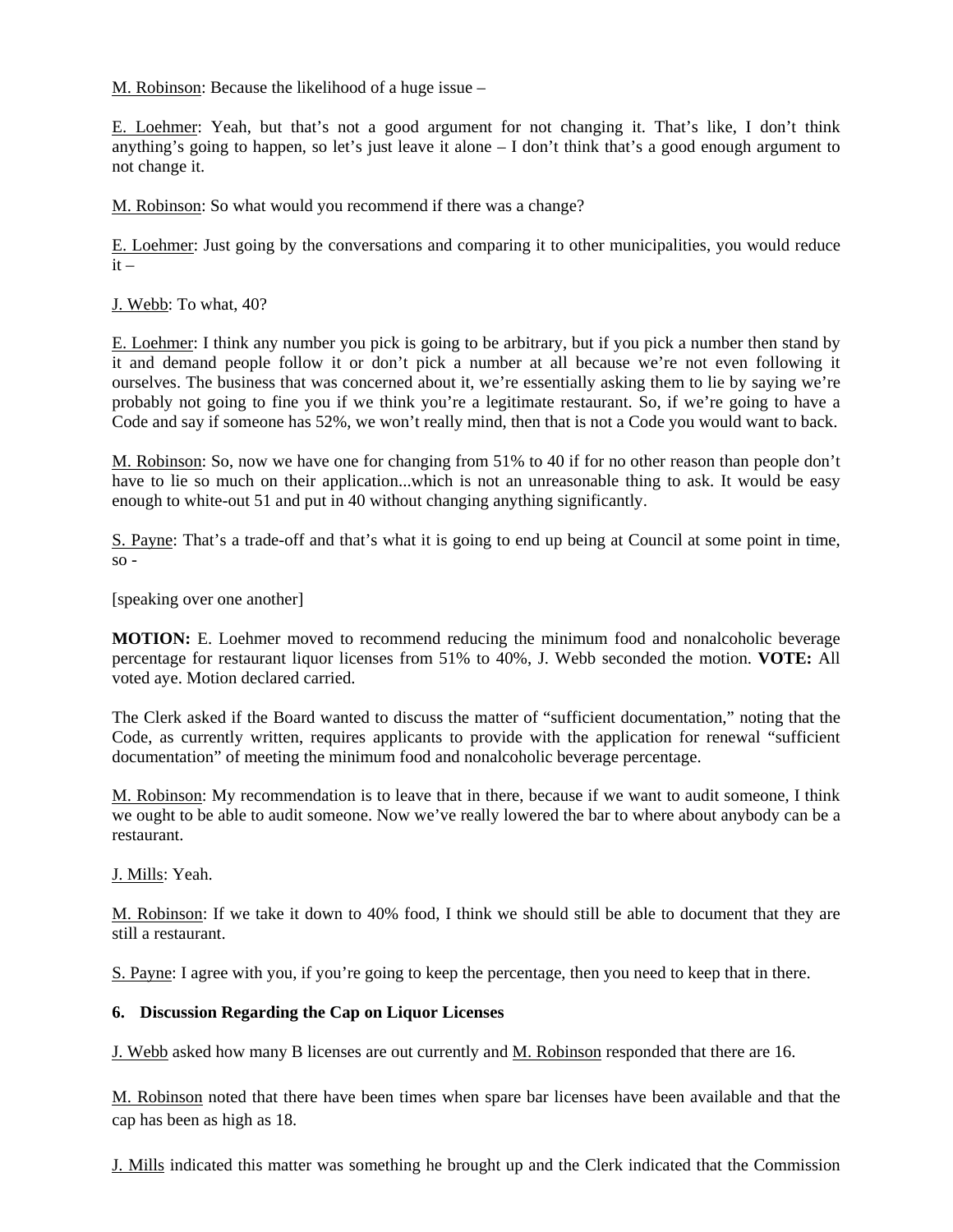did request that it be discussed.

M. Robinson noted that his concern about lifting the cap on bars was due to public safety. He worried that removing the caps would lead to a return of penny drafts and dollar speed rails.

S. Payne stated that would be unsustainable in the current market and M. Robinson indicated it was unsustainable even then, but was used to draw patrons into their own establishment and away from others.

S. Payne noted that the State responded to those issues with Happy Hour ordinances and that if you have drink specials, it has to be all day, which is not economical.

M. Robinson expressed concern that while it may no longer be a penny, it will lead to lowering the value of the liquor.

S. Payne remarked that the operational costs today compared to 20 years ago were far higher.

J. Mills asked if caps were removed tomorrow, how many applications would the Board see and how many would be approved?

S. Payne noted that there is a double-filtering of applicants now.

J. Mills stated he was concerned about liability if some applicants were approved while others were denied and M. Robinson agreed.

J. Webb stated that she favored keeping the cap in place and S. Payne replied that caps create problems. J. Webb restated her opposition to lifting the cap. She stated that there are plenty of places to drink.

J. Mills agreed there are plenty of places to drink, but that wasn't the issue rather it was people wanting to open a business and revitalizing the downtown that is the issue.

J. Webb stated that she did not want the downtown revitalized by adding more places to drink.

J. Mills replied that it may not be possible to even add one. He then questioned how to determine the appropriate number of bar licenses. He intimated that the Board could not know how many restaurant applications they might receive in the revitalized downtown, which could potentially still lead to places downtown serving alcohol. He questioned if the 16 licenses out now were out to the right people who could do the most good with them. J. Mills stated that one of the issues is finding ways to attract students and finding out what the student body wants from a business.

J. Webb stated that she was not concerned about what the student body wants and S. Payne replied that we should be very concerned as they are the only industry in the town.

J. Webb replied that the students are now able to procure the alcohol that they want and remarked on the bottles and cans tossed out of car windows.

J. Mills and S. Payne remarked that the mercantile downtown was a thing of the past. S. Payne stated that it was going to be a service-oriented area.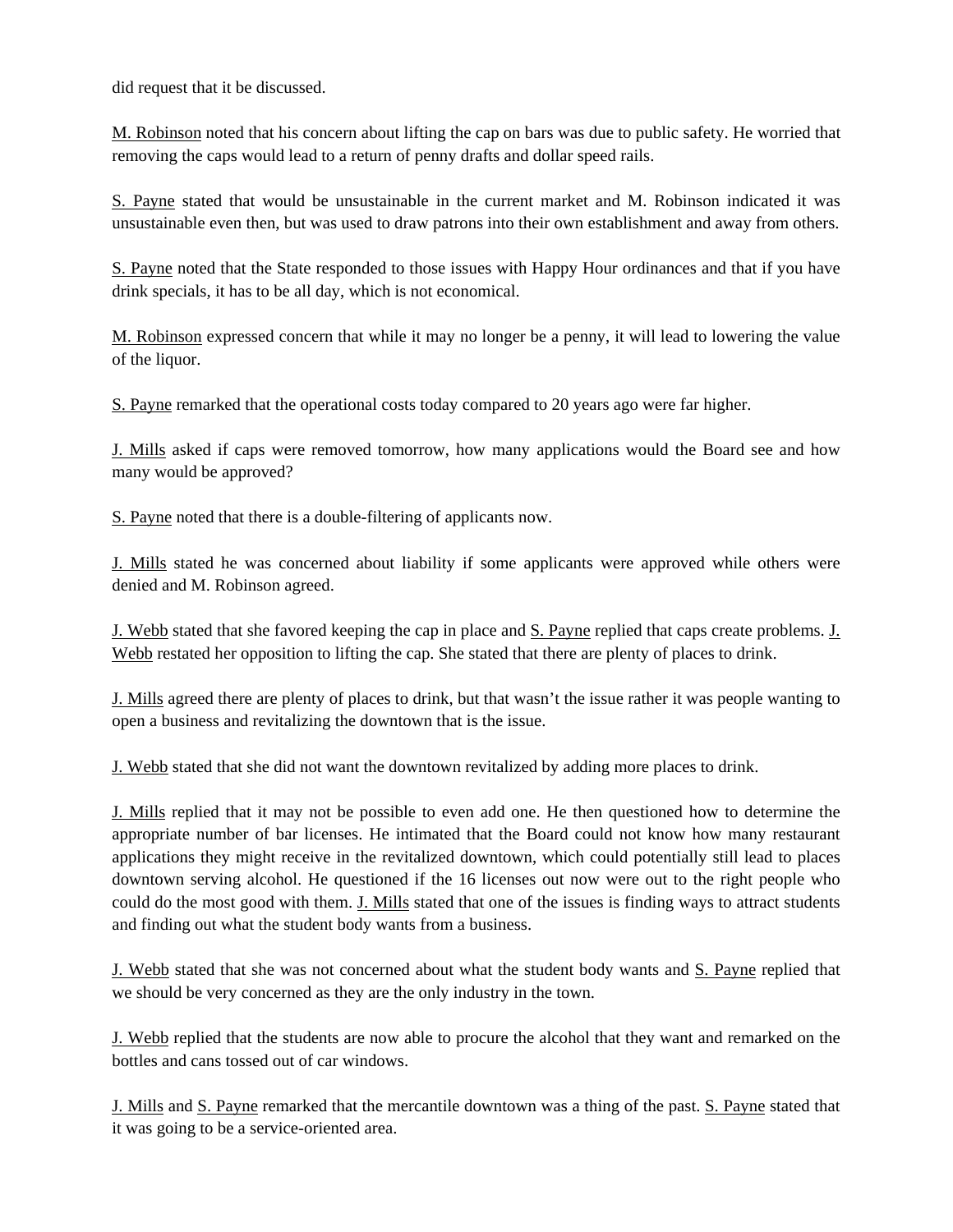J. Mills noted that with caps removed, applicants may or may not receive approval, but with them in place it suggests that new business is not welcome no matter what they have to offer.

J. Webb, noting that the City Council grants licenses, asked if they could approve additional licenses if they so choose.

J. Mills indicated that they could, but it was an additional obstacle for one more license.

S. Payne remarked that we don't incentify [sic] any one and that we have an image of unfriendliness which keeps good money out.

J. Webb asked what the bar was that keeps good money out and S. Payne indicated that caps are.

J. Webb stated she was not anxious to add more bars. She also noted there were more retirees coming because of the lower cost of living.

S. Payne remarked on the lower number of students coming here.

M. Robinson, noting his concern for public safety as why the caps were necessary, asked for other compelling arguments.

J. Mills queried if the towns without caps are having problems.

J. Webb asked how the other Board members felt about caps.

J. Mills stated he was in favor of removing B caps altogether, but noted that doesn't mean that all applicants would be approved.

M. Robinson stated that they always are and J. Mills indicated that perhaps we need to raise our standards as to who is approved.

M. Robinson remarked on an application that was approved that looked as if it were filled out atop a car. He stated that someone would not get approved and drag the City into a lawsuit.

S. Payne stated that they could do that now. The Clerk stated that there are criteria currently in place for approving/disapproving.

T. Karayiannis stated that people are approved for one reason or another, noted that the financial information is not touched. He stated that if the Board wants to truly consider approving or disapproving, applicants should be put through the mill. If they want a license, let's see what experience they have, if they have the money to do it or where they're going to find it. T. Karayiannis stated that if there were a B license for the Underground applicant he would give it, but within a year there will be two or three licenses available because the same places don't last for more than a year due to insufficient money and knowledge.

 J. Mills and S. Payne expressed favor in allowing the marketplace to determine the right businesses by removing the caps.

M. Robinson commented on his experience with the bus businesses. He reiterated his opinion regarding price wars and crazy drinking with an unlimited number of bars and a finite number of customers.

S. Payne also reiterated that the marketplace has changed and noted those price wars would put the establishments out of business quicker.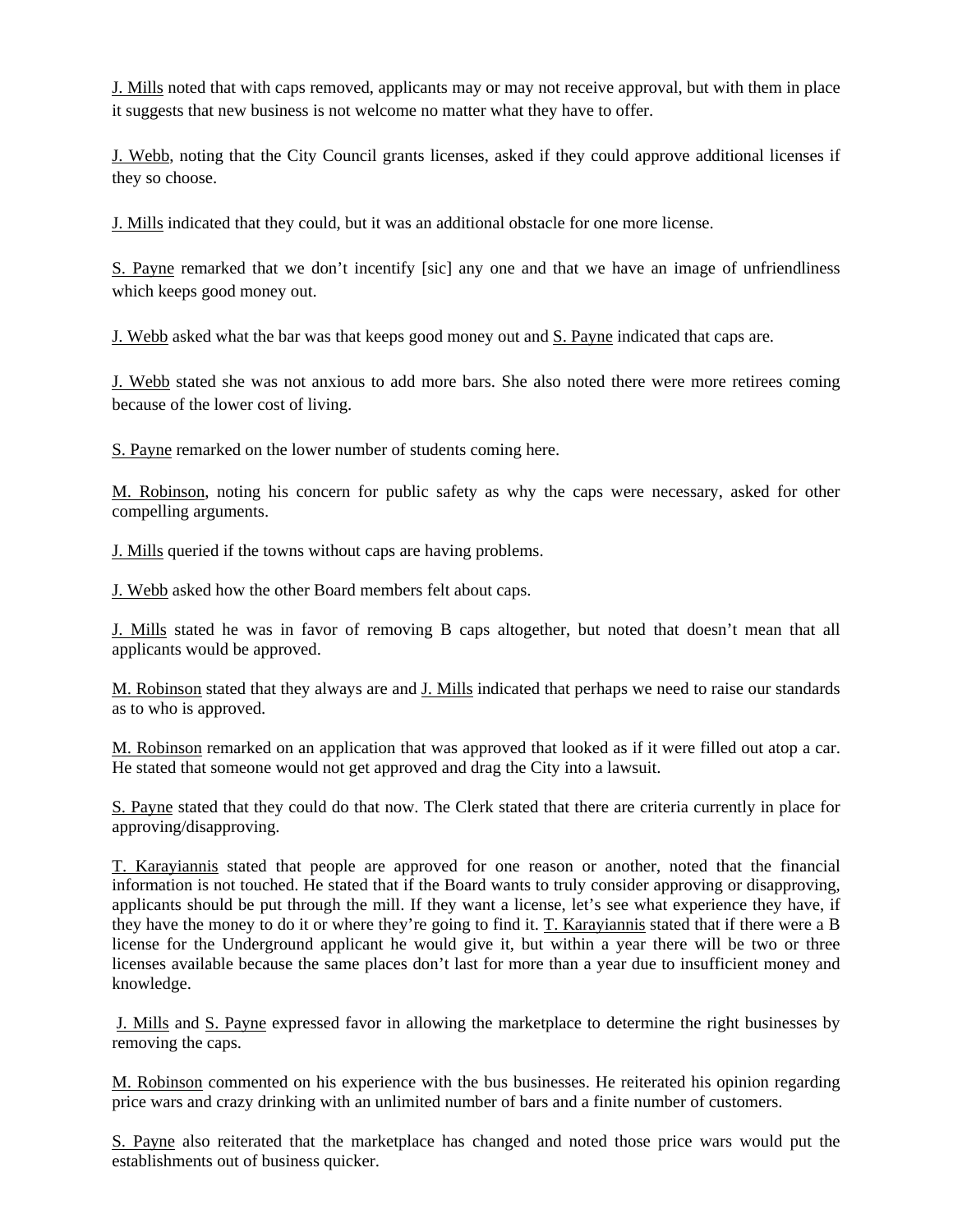J. Webb asked if the item should be tabled as the discussion had been ongoing for over an hour.

M. Robinson asked how many would support removing the cap and J. Mills noted his approval, as did S. Payne who is an ex-officio member. He then asked how many member agreed with leaving them where they are at and M. Robinson, T. Karayiannis, and J. Webb agreed.

E. Loehmer suggested that if avoiding the image and issues of the 60s, 70s, and 80s was a concern, perhaps removing the caps to lose unfriendly to business image, but exercising stricter criteria.

S. Payne stated that those criteria exist today and E. Loehmer remarked that it was similar to the previous issue of having an arbitrary number, but not following it. She suggested removing the caps and following the criteria already in place.

J. Mills suggested that perhaps this subject is really about how everyone gets approved. He stated that what may be coming into play has to do with an applicant choosing to open a business in a place that has been empty for a couple of years and if they want to take a chance, then we've agreed.

M. Robinson agreed that has been the attitude and why they've approved almost everybody. He went on to say that he believed in the 27 years he has sat on the Board that perhaps 4 people were denied.

E. Loehmer asked that if bars are going to close on their own within a year or two if there was a real chance to return how it was in the 60s, particularly with costs of operating being higher.

M. Robinson stated the desperate last gasp of that business would be to throw liquor over the counter at any cost.

E. Loehmer remarked on dollar nights at the Hangar and Pinch and those locations aren't that packed. She stated that she didn't believe the current student population is accustomed to penny drafts or would demand it.

M. Robinson noted that he did not frequent bars and suggested many Board members did not.

E. Loehmer further noted that if the atmosphere was dingy or unclean, they would find nicer places to frequent even if it costs more.

J. Mills suggested that her comment correlates to the housing market in town where today's students require nicer housing and facilities, which suggests they would want nicer bars and restaurants, too.

M. Robinson remarked on E. Loehmer's compelling argument. He indicated that if the cap were to be removed and actually look over the applications over, keeping obvious criminals out, that it might possibly work.

S. Payne responded that if the standards are raised, a higher caliber of business owner will be drawn in.

M. Robinson stated that would result in accusations of being elitist.

M. Robinson indicated that if penny drafts weren't going to be a problem, he would favor raising the cap, but not eliminating it. He indicated that he could support a cap of 20.

**MOTION:** J. Mills moved to raise the cap on Class B licenses to 20, J. Webb seconded the motion. **VOTE:** Ayes: M. Robinson, J. Mills, and E. Loehmer. Nays: T. Karayiannis and J. Webb. Motion declared carried.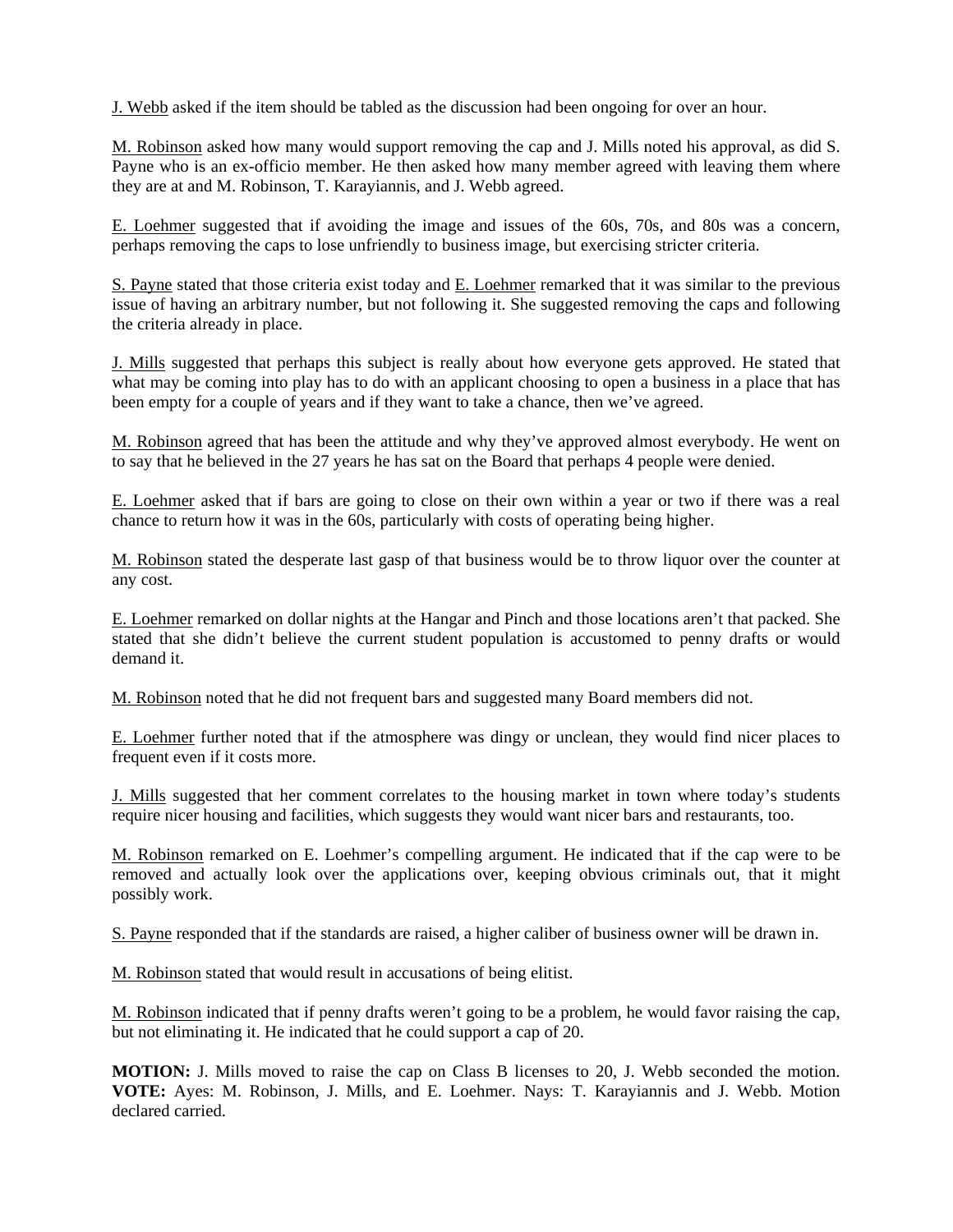#### **7. Review of Complaint Against Liquor Licensee Kroger L-714**

The Board remarked on their interest in this item. J. Webb indicated she found it odd that a person living so far away would return three times and drove six hours to do it. J. Webb relayed an incident where she purchased wine at Kroger and the cashier requested her ID. She noted she turned 21 in 1948 and commented that she had a great-granddaughter. J. Mills remarked on a gentleman who stated this had also happened to him and his wife. J. Webb asked when Kroger had created a rule that if her husband was purchasing a bottle of wine that they would card her. M. Robinson queried if they would refuse to sell to him if his four year old daughter was with him. S. Payne indicated his was bothered that the wife did not have an ID on her, but the husband purchasing it did have his ID. J. Mills stated that if it had happened to him, he would have gone somewhere else and J. Webb agreed and noted she would never purchase a bottle of wine at Kroger again. M. Robinson stated that this seemed to be an issue between this person and Kroger. J. Webb noted her objection to Kroger suggesting this was a City requirement. M. Robinson noted that Kroger was concerned that a person who was 21 was going to transfer alcohol to someone underage in the parking lot. J. Webb asked why it was a concern once they were out of the store. The Clerk indicated that they were responsible for any alcohol on their premises, including their parking lot. M. Robinson stated that this was Kroger's extraordinarily narrow definition of their responsibility for selling liquor. He stated that this individual's complaint is with the corporate headquarters for Kroger. M. Robinson indicated that the Board has taken notice of the issue, but it isn't a problem that the Board can address. J. Webb asked how they can require a person who is not purchasing a bottle of wine to present an ID. The Clerk asked if the Board feels that this matter should be taken up by the Commission. The Board members stated that they did not except for informational purposes only.

## **8. Discussion of Proposed Liquor Code Classification for the Varsity Center for the Arts**

J. Webb noted that the Varsity holds 26 events a year and do not sell very much alcohol. The City Clerk explained that the Varsity Center for the Arts holds a Class B2 liquor license, and if the Halloween Ordinance were to be lifted, they would likely have a fee of up to \$2,250. The hope was that the proposed language would be a better fit for the operation. M. Robinson asked what a special event license costs and the Clerk stated that a temporary license is \$100 and is limited to 48 hours. M. Robinson asked if it would be possible to put them in a special category of \$100. T. Karayiannis asked what they are allowed to sell and the Clerk indicated that a B2 license authorizes the sale of any alcohol. J. Webb indicated they only sold wine. S. Payne noted that they were holding one of the B licenses. The Clerk stated that while this classification could be approved, they might choose not to apply for it, because if the Halloween Ordinance stays in place, the license fee is \$0.

\_\_\_\_\_\_\_\_\_\_\_\_\_\_\_\_\_\_\_\_\_\_\_\_\_\_\_\_\_\_\_\_\_ \_\_\_\_\_\_\_\_\_\_\_\_\_\_\_\_\_\_\_\_\_\_\_\_\_\_\_\_\_

The Board asked that this item be tabled until after Halloween.

## **9. Liquor Advisory Board Comments**

The next regularly scheduled Board meeting will be on September 4, 2014.

## **10. Citizens' Comments**

None

## **11. Adjournment**

Meeting adjourned at 6:55 p.m.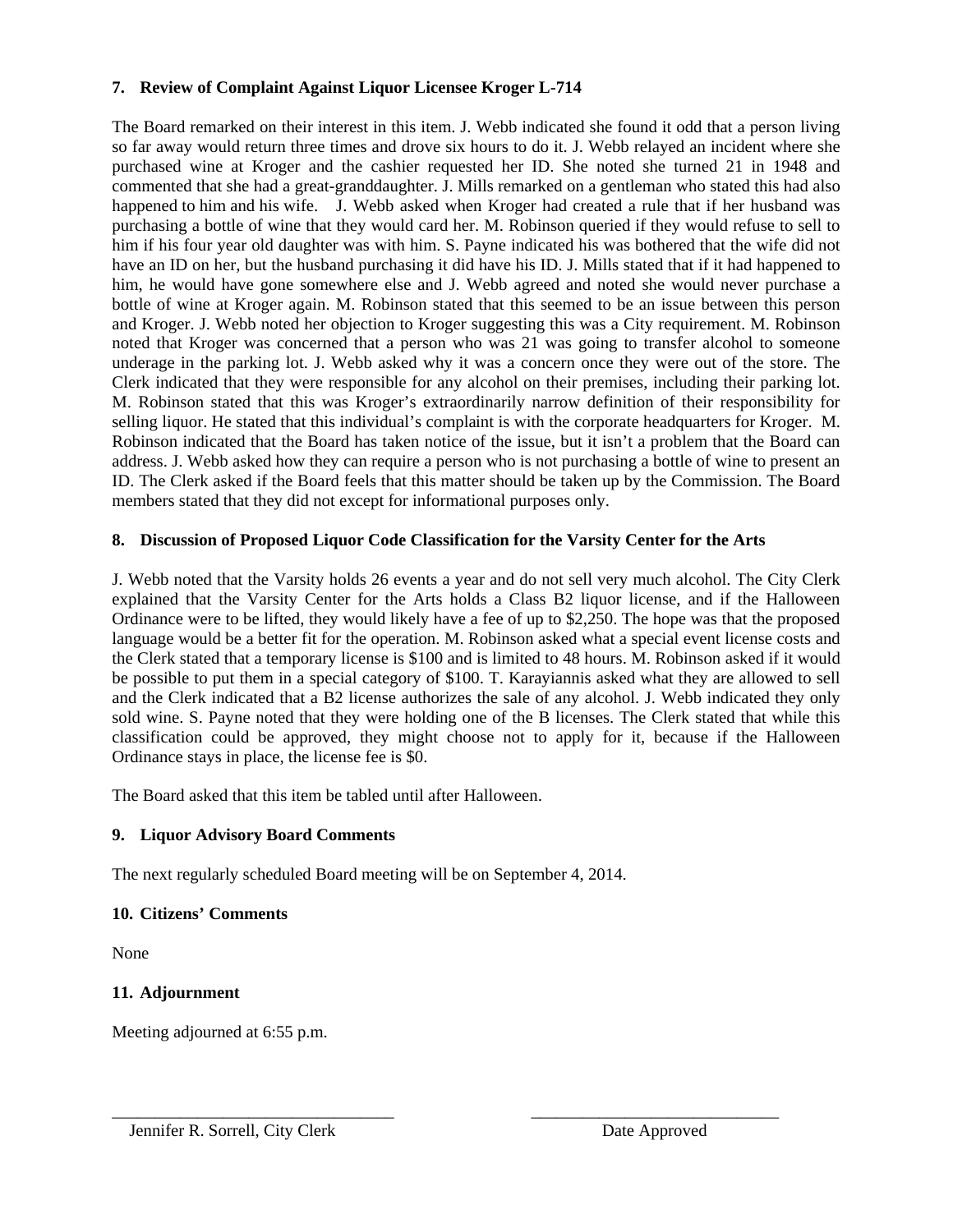## *CITY OF CARBONDALE POLICE PENSION BOARD OF TRUSTEES MINUTES OF JULY 22, 2014 PRESENTED AUGUST 28, 2014*

*Call to Order*: Meeting called to order by Goddard at 1:30 p.m.

*Members Present***:** Tony Williams, Paul Echols, Don Ursini, Marvin Voss *Guests:* Becky Applegate, Christal O'Guinn, Patrick Donnelly *Absent*: Mark Goddard

#### *Minutes of Previous Meeting*:

Motion made to accept the Minutes of July 22, 2014. (Ursini) $(2<sup>nd</sup> Williams)$  Motion carried.

#### *Treasurer's Report:*

Treasurer's Report was reviewed. Motion made to accept the Treasurer's Report (Williams) (2<sup>nd</sup> Echols). Motion carried.

#### *Old Business*:

Discussion regarding changes to Rules and Regulations.

#### *New Business:*

Motion made to approve payment to Mr. Vaughn with the caveat that we will receive the money back if there are any glitches. (Ursini) (2nd Williams) Role call: Williams, aye; Echols, aye; Ursini, aye; Voss, aye. Motion carried.

Review and Recommendations from Patrick Donnelly:

- a. Reviewed Capital Markets and Economy
- b. Asset allocation
- c. Recommended reallocation
	- i. Adding \$350,000 to the Vanguard FTSE ETF VEA
		- 1. We will buy VEA in old Thornburg account and move Thornburg into Mutual fund account with William Blair
	- ii. Buying an additional \$100,000 of Harding Loevner Emerging Markets
	- iii. Buying an additional \$100,000 of Virtus

Motion to accept combining accounts and buying an additional \$100,000 each of Harding Loevner and Virtus (Williams) (2nd Echols) Role call: Williams, aye; Echols, aye; Ursini, aye; Voss, aye. Motion carried.

- d. Becky told us we should expect the following cash flows from City to fund total:
	- 1. Sept \$404,000
	- 2. Oct \$904,000
	- 3. November \$416,000
	- ii. Reviewed performance
	- iii. Discussion of Active vs. Passive styles based on question from Don Ursini
- e. Next meeting we will review asset allocation study and managers

Motion to approve paying for the exams when they come due. (Ursini) (2<sup>nd</sup> Echols) Role call: Williams, aye; Echols, ave; Ursini, aye; Voss, aye. Motion carried.

Ballots for Beneficiary Trustee were opened, verified and counted with the position going to Donald Priddy.

*Open Floor Comments*: None

Motion to adjourn. (Echols)  $(2<sup>nd</sup> Williams)$  Motion carried.

Respectfully Submitted,

Mark Goddard Carbondale Police Pension Board Secretary

MG/clo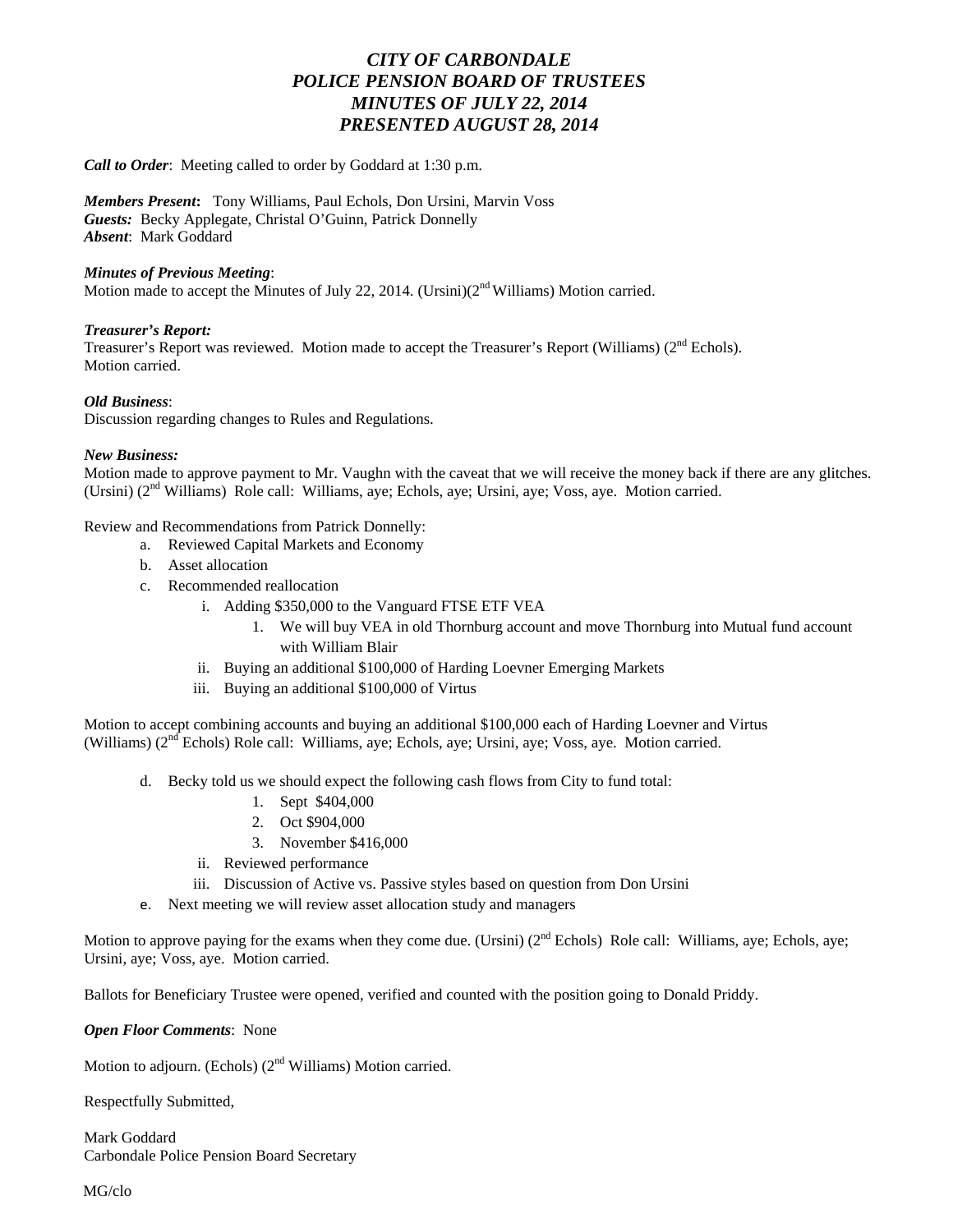

**MINUTES**

**Neighborhood Business Advisory Committee of the Carbondale Planning Commission Wednesday, June 4, 2014 Room 103 City Hall/Civic Center 6:00 p.m.** 

Mr. Grant called the meeting to order at 6:09 p.m.

|                        | <b>Members Present:</b> T. Grant, L. Love, and A. Loos                                |
|------------------------|---------------------------------------------------------------------------------------|
| <b>Members Absent:</b> | None                                                                                  |
| <b>Staff Present:</b>  | T. Taylor                                                                             |
| <b>Others Present:</b> | C. Anz. J. Bradshaw, S. Litecki, M. O'Hara, C. Boettcher, L. Masterson,<br>C. McClure |

## **Discussion on Neighborhood Business District**

Mr. Grant opened the meeting and gave a brief explanation of the Committee's progress to date. He explained that the NB district is now proposed to target those buildings originally non-commercial in nature that are located in residential neighborhoods. Mr. Grant then explained that the City Council has asked the Planning Commission to review the proposal with input from local property owners which may utilize the NB district.

 Ms. Boettcher provided a background of the National Guard Armory, the business of marketing the armory, and the timeliness of these business transactions. Ms. Boettcher stated that due to the necessary timeliness of these transactions, a Special Use is not preferred for the uses due to the length of time it takes to get a Special Use Permit approved. Mr. Taylor explained that the intent of this proposal was to allow for property owners and businesses to apply for several special uses at the time of rezoning.

 With Ms. Boettcher's recommendations, the Committee discussed possible permitted uses for the Armory. Among those discussed, were "Professional Offices." After considerable discussion, the Committee agreed on changing Professional Offices to a Permitted Use as offices should not have a negative impact on the surrounding neighborhood.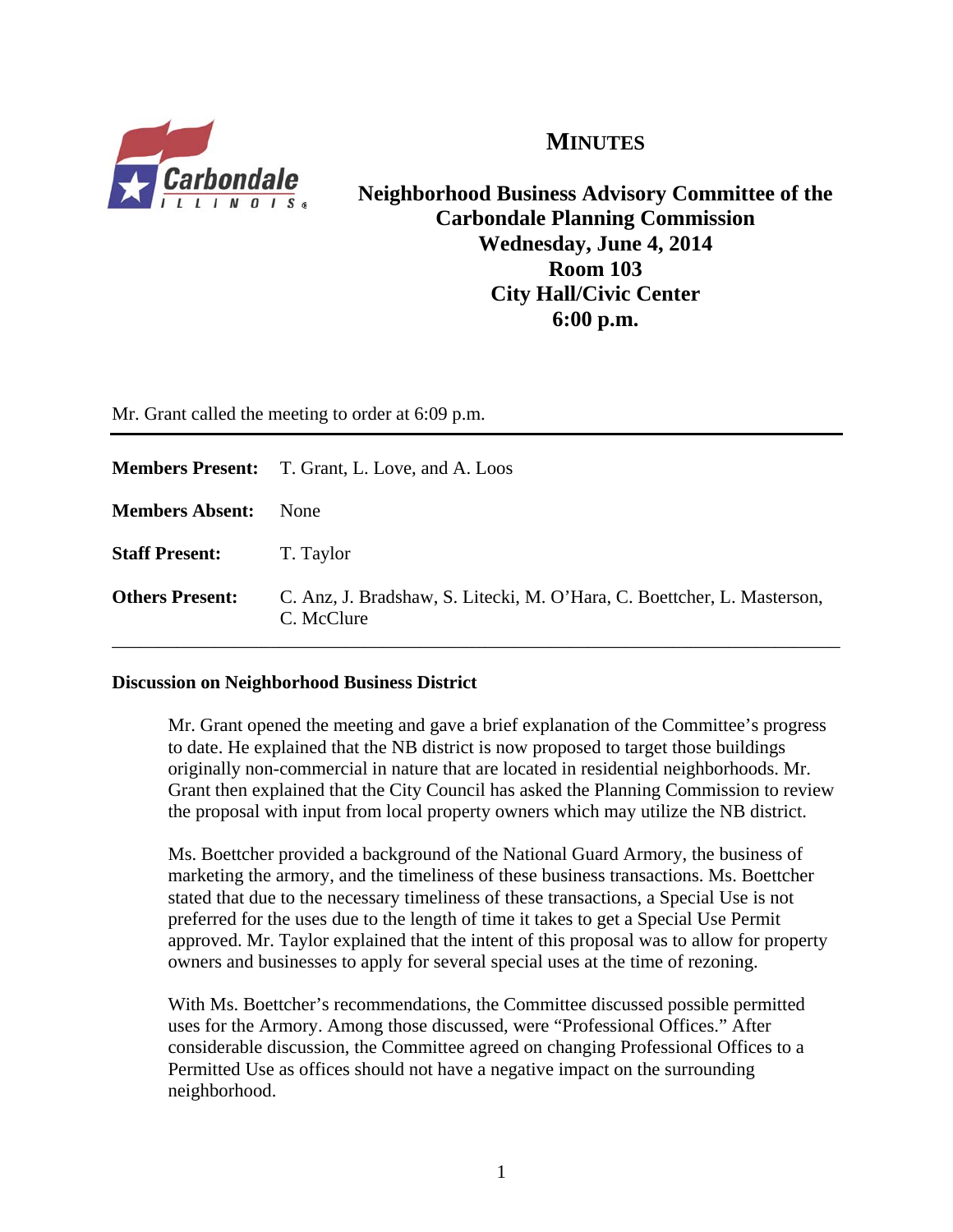The Committee continued by discussing possible business hours of proposed uses and how that may affect the surrounding neighborhood. The Committee agreed that this should be a determining factor in considering the permissibility of a use in the NB district.

 Using Ms. Boettcher's examples of possible uses at the armory, the Committee continued to discuss the list of uses and determined how each should be treated. Among these uses, Ms. Boettcher explained that the Armory has been utilized as on off-site location for the fabrication of walls for construction projects and inquired what use that might be considered. Mr. Grant explained that that would be considered manufacturing. Mr. Loos stated that currently no use exists which accommodates small-scale manufacturing which will have little to no adverse impact on the surrounding neighborhood. Mr. Loos and the committee then began discussion of what the Committee termed "Low-Impact Manufacturing." It was determined that this would cover small CNC operations, 3D printing, and small scale construction. The Committee tasked Staff with defining this use for the next Committee meeting.

 The Committee then began discussion of what was termed a "Conditional Use." As discussed, this use would be governed by a set of performance, design, or business operation standards. With these set of standards, Staff would be able to determine the permissibility of a use without the need for Planning Commission or City Council approval.

 The Committee discussed the list of uses and determined how several uses should be treated. After considerable discussion, the Committee was able to agree on how each use should be treated.

 To conclude the meeting, the Committee decided to change "Professional Offices" to a Permitted Use, not allow the use of Day Care Homes since they only apply to residential structures, and to continue discussion of establishing conditions to certain uses. It was determined that staff would utilize the Committee's input and return to the next meeting with sample wording for the definition of "Low-Impact Manufacturing," a revised use table, and suggestions regarding how to handle conditions on certain uses. The next meeting was scheduled for June 11, 2014.

## **Adjournment**

Mr. Grant adjourned the meeting at 9:50 p.m.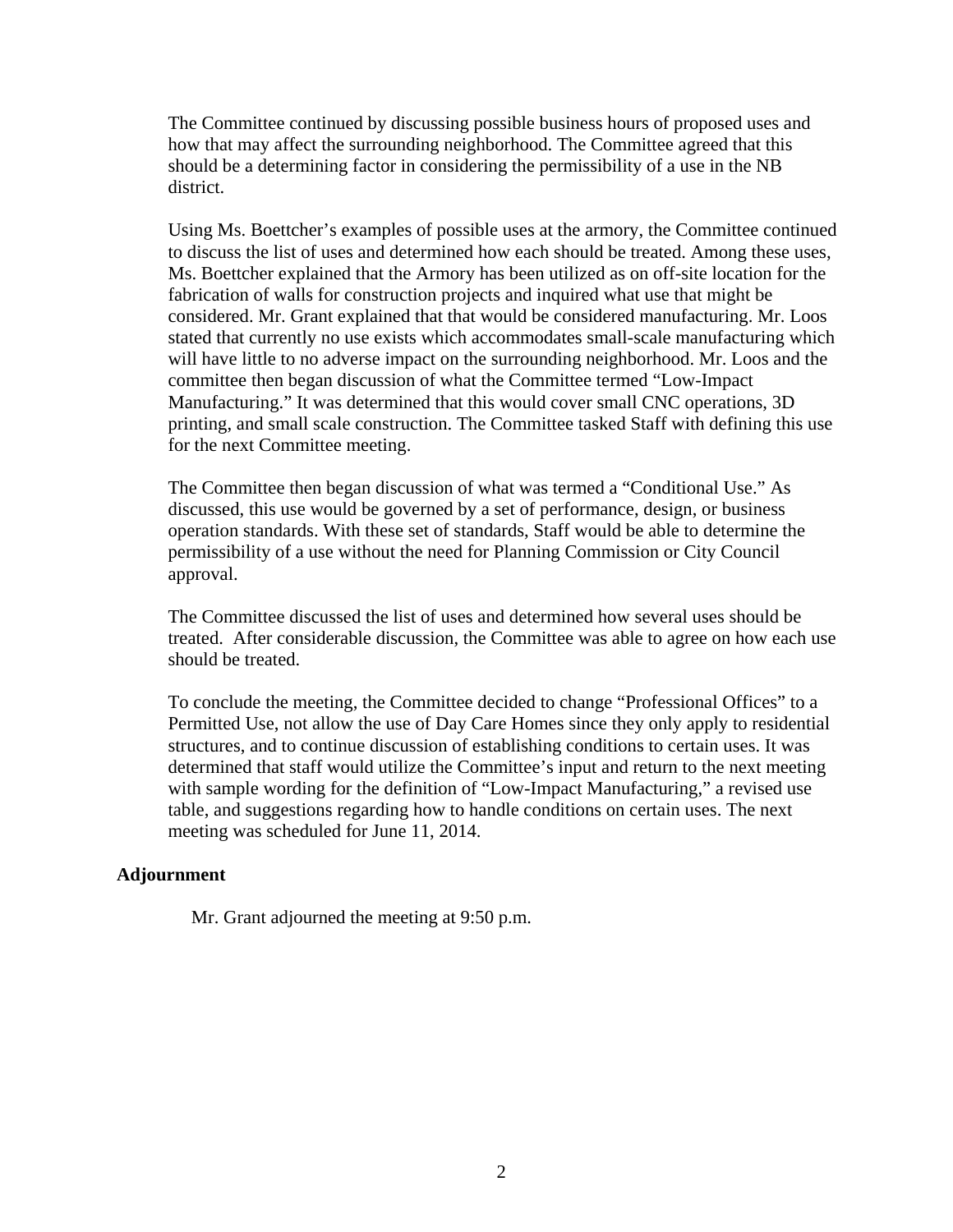

## **MINUTES**

**Neighborhood Business Advisory Committee of the Carbondale Planning Commission Wednesday, June 11, 2014 Room 112 City Hall/Civic Center 6:00 p.m.** 

Mr. Grant called the meeting to order at 6:03 p.m.

|                        | <b>Members Present:</b> T. Grant, N. Kang, and A. Loos                        |
|------------------------|-------------------------------------------------------------------------------|
| <b>Members Absent:</b> | None                                                                          |
| <b>Staff Present:</b>  | T. Taylor                                                                     |
| <b>Others Present:</b> | J. Bradshaw, C. Boettcher, S. Litecki, M. O'Hara, L. Masterson, C.<br>McClure |

## **Discussion on Neighborhood Business District**

Mr. Grant opened the meeting and gave a brief explanation of the Committee's progress during June 4, 2014, meeting.

 Mr. Taylor provided a revised use table to the Committee and explained the changes made during the previous meeting. Mr. Taylor stated that staff has a recommendation regarding the implementation of conditional uses. Staff recommends that the Committee consider utilizing the existing mechanisms within the code that provide conditions for specific uses. These mechanisms include the footnotes for the use table and the use standards. Mr. Taylor then provided examples of the current conditions existing in the code.

 The Committee discussed this recommendation and agreed that any conditions added to specific uses should be done through use standards or footnotes.

 The Committee then continued the discussion of the use table and possible conditions on certain uses.

 Included with this, was a discussion of Special Uses. Ms. Boettcher mentioned that Special Uses Permits are often a time consuming process that do not allow for time sensitive business deals. Ms. Boettcher mentioned that often businesses come to them with a short window of a few days in which they are looking to go under contract to use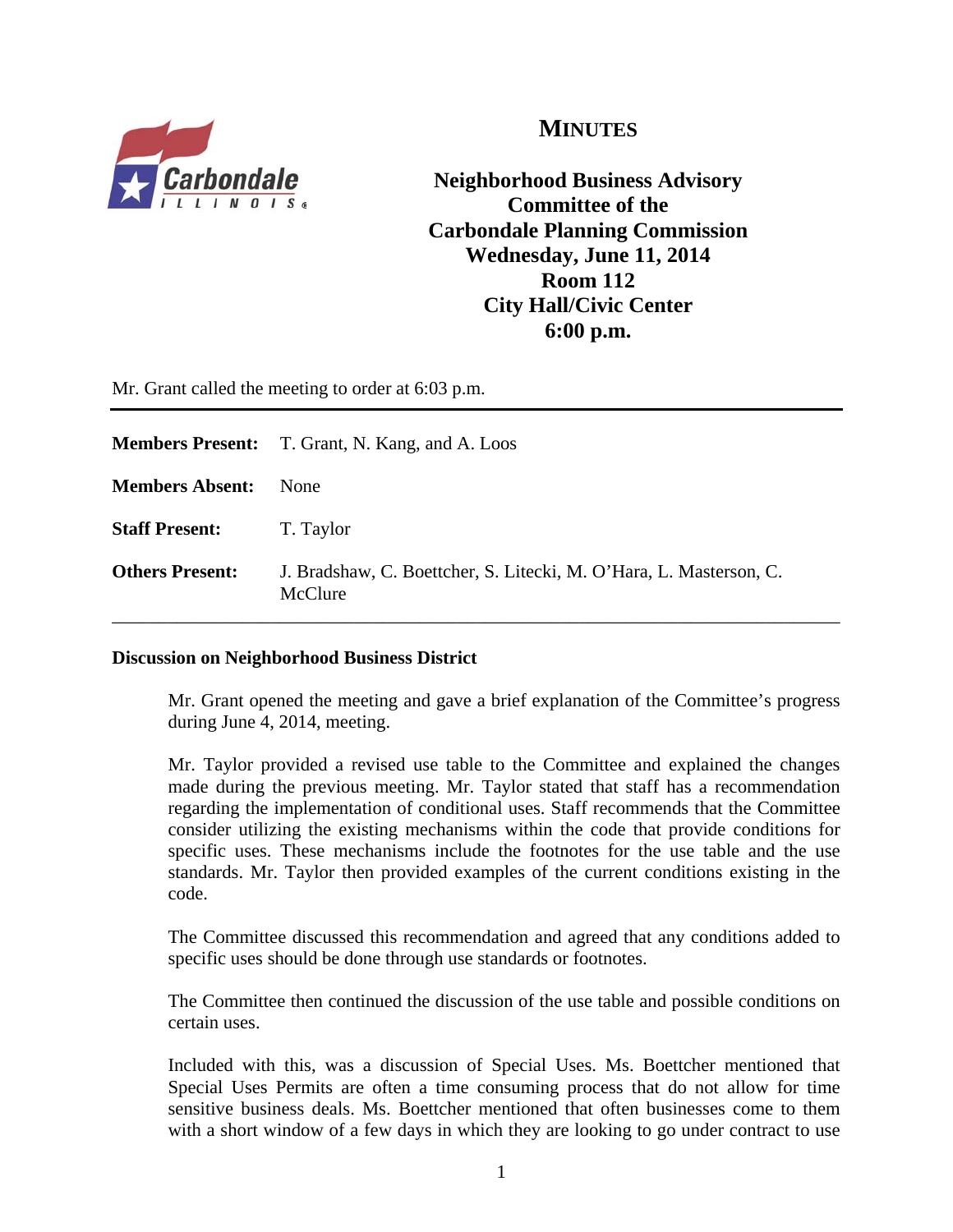their space. Ms. Boettcher stated that her concern was that with the time a Special Use Permit requires, a business will have moved on to different locations before it is approved. Mr. Taylor stated that it is the vision of Staff that a business upon its rezoning could request multiple Special Uses, so that the owners of the building would know which uses were allowed and under what conditions without requiring further Council approval. The Committee approved of this with the understanding that it will allow for businesses to move forward knowing what uses were allowed.

Mary O'Hara then mentioned that there is a certain spirit to the statement of intent that she would like included in this discussion. That spirit is that the business be compatible with the neighborhood and that the neighborhood has a voice through the process. Special Uses allow for this voice, not to prohibit businesses, but to allow them with certain conditions that best suit the neighborhood.

 Ms. O'Hara then noted that she wished for the neighborhoods and their voice to be included in the process. Ms. O'Hara also expressed a concern that businesses at the Armory are operating without the required permits and without the neighborhood having any notification of these operations. The Committee then discussed that there are currently no guidelines that govern this type of situation, other than the fact that the Armory is currently zoned as Low Density Residential. Ms. O'Hara then questioned whether an argument could be made that the current uses are illegal as they are not permitted in the zoning district. Mr. Grant explained that he questions it being illegal, since the building was federally owned at the time it was zoned and the City did not have jurisdiction over it at that time. The City did not gain jurisdiction until the building was sold to a private entity. Mr. Kang noted that without the proper zoning, certain uses at the building are not permitted. The worry is that a business operating without a permit could be operating in a manner that is contrary to the safety of the neighborhood. Ms. O'Hara concluded by stating that her concern is for public input and for the voices of neighbors to be heard through the process and that she would like the Committee to have conversations centered along what businesses would be best for the neighborhood. Mr. Grant then explained that he understands that the discussion has been centered on one property, though the district may apply to several buildings. However, as there are no other property owners currently present at the meeting, we must work with the input from the owners of the Armory to glean a better understanding of how to the NB district will work best with the neighborhood and business. Once this process is complete, the process will allow for avenues of public input through the Special Use and rezoning processes.

 The Committee concluded this discussion and continued to discuss the use table and possible conditions on certain uses.

 As manufacturing uses were discussed, Mr. Loos presented the wording as proposed by Staff. The Committee agreed to accept the wording as proposed and include it under the "definitions" section with the proposed text amendment. The proposed definition is as follows:

*Low-Impact Manufacturing* - The process or fabrication of certain materials or products within enclosed structures where no process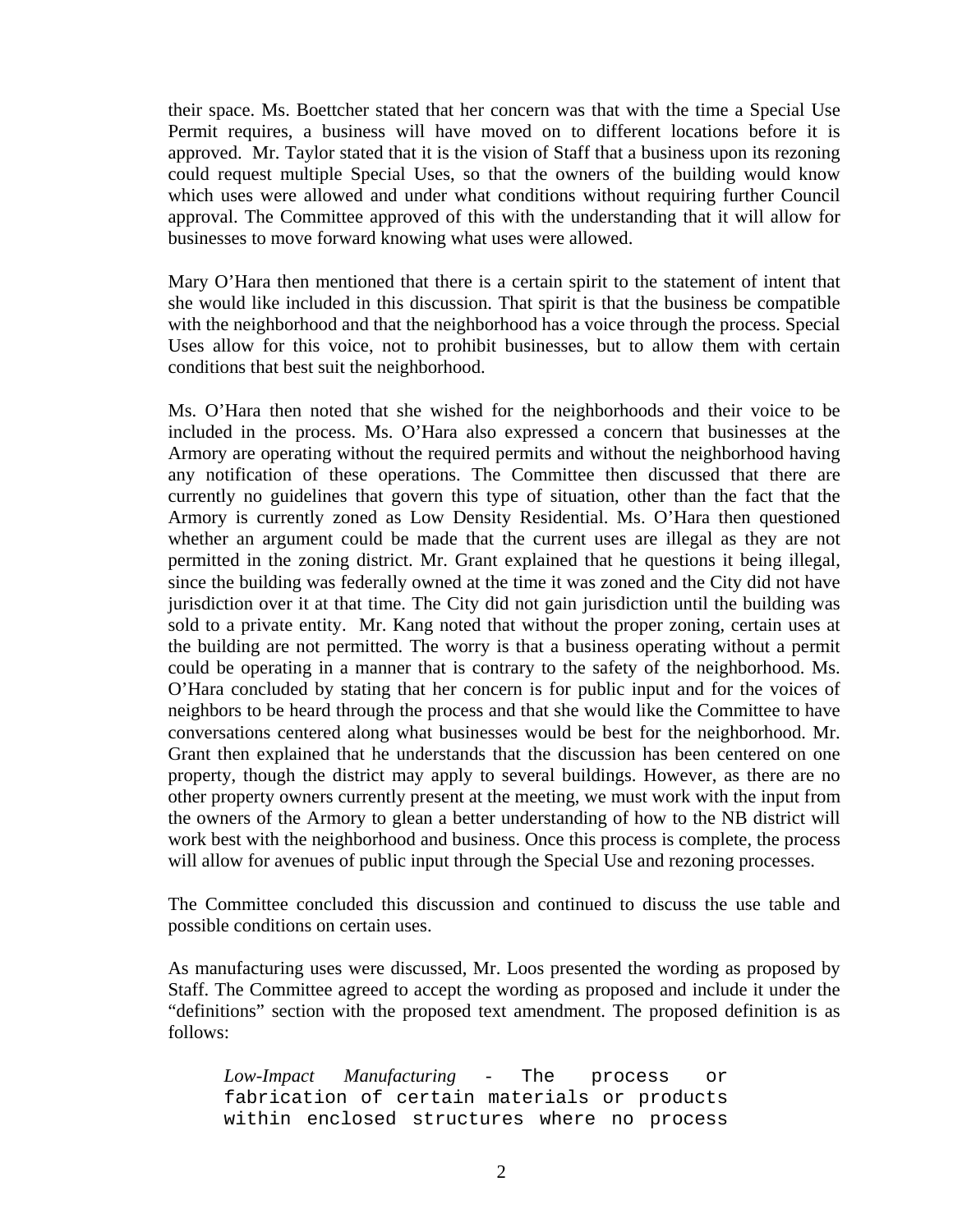involved will produce noise, vibration, air pollution, fire hazard, or noxious emission which will disturb or endanger neighboring properties.

 Ms. O'Hara mentioned that she would like to see uses that are only viable for a specific time frame. Mr. Taylor stated that this would be an option that may be implemented by City Council when a Special Use Permit is issued. The Committee discussed this and noted that in the past Special Uses have been permitted only under the condition that the permit apply only to the business owner and/or only be viable for a specific time period.

 The Committee then continued the discussion of the use table to determine what uses should be permitted by right and which should only be allowed as a special use.

 The Committee then discussed the criteria with which they are determining whether a use should be permitted, not permitted, or permitted as a special use. After much discussion, the Committee delineated the practical concerns of the neighborhoods that the Committee is utilizing to evaluate the uses. The following were the criteria the Committee used to evaluate the possible uses for the NB District:

- 1) projected traffic volumes and type of traffic (vehicle types),
- 2) typical hours of operation,
- 3) harmful toxins/emissions/odors,
- 4) projected outdoor lighting,
- 5) crowd levels/crowd control, and
- 6) elevated or continuous noise levels.

 Utilizing these criteria as a guideline, the Committee continued to discuss each use as it pertains to the NB District. The Committee also used the criteria for the development of possible conditions to be placed on possible uses.

 Mr. Grant noted that the use table requires more discussion and that the next meeting would be scheduled for June 18, 2014.

## **Adjournment**

Mr. Grant adjourned the meeting at 9:55 p.m.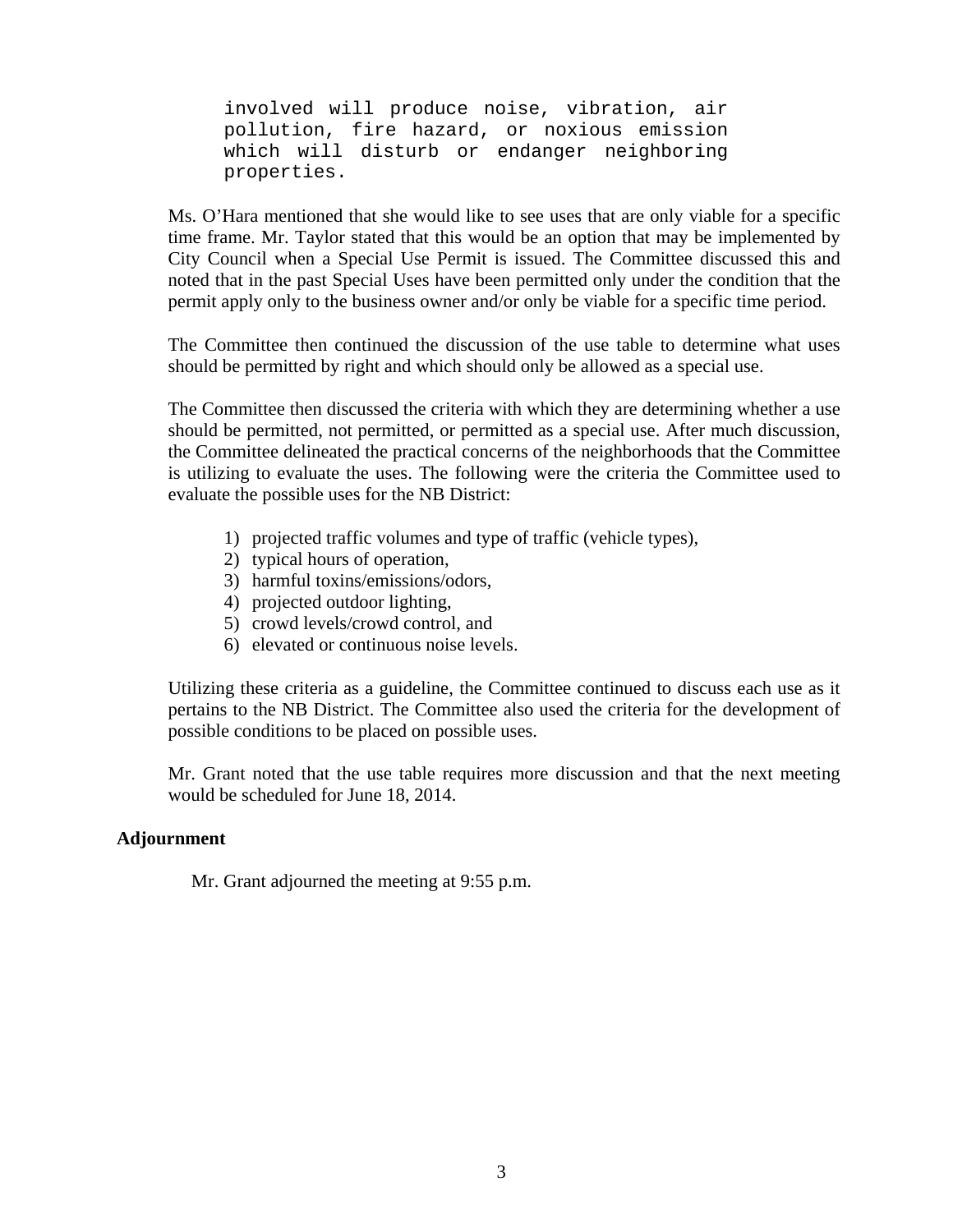

**MINUTES**

**Neighborhood Business Advisory Committee of the Carbondale Planning Commission Wednesday, June 18, 2014 Room 103 City Hall/Civic Center 6:00 p.m.** 

Mr. Grant called the meeting to order at 6:05 p.m.

|                                 | <b>Members Present:</b> T. Grant and A. Loos          |
|---------------------------------|-------------------------------------------------------|
| <b>Members Absent:</b>          | None                                                  |
| <b>Staff Present:</b> T. Taylor |                                                       |
| <b>Others Present:</b>          | S. Litecky, J. Bradshaw, C. Boettcher, and A. Wallace |

#### **Discussion on Neighborhood Business District**

Mr. Grant opened the meeting and Mr. Taylor gave a brief explanation of the use table handout and provided clarification on items discussed during the June 11, 2014, meeting.

 Mr. Loos began discussion by reading Ms. O'Hara's email to the Committee which provided clarification on her desire for community input during the process and for the neighborhood's designation in the City's Comprehensive Plan to be considered. Ms. O'Hara's email is included with these minutes as Exhibit A.

 Mr. Loos elaborated that in the areas where the district is likely to come into play, trying to conserve and restore a neighborhood may mean, for example, that dwelling units, which had been the discussion at previous meetings, should be allowed in some way.

 Stemming from Mr. Loos' comments, the Committee then began discussion of the "Household and Group Living" uses. The Committee discussed possible uses as they would pertain to parking and traffic conditions in the neighborhood. The Committee decided that permitting dwelling units as allowed in the lowest density adjoining district will keep the business in character with the surrounding neighborhood. The Committee decided to allow all other dwelling units only as permitted by a Special Use Permit. This will ensure that each property is considered on a case by case basis so items such as traffic and parking conditions for the site may be considered.

 The Committee then continued by discussing each retail use in more detail. The Committee decided to allow several uses only with certain use standards. The Committee